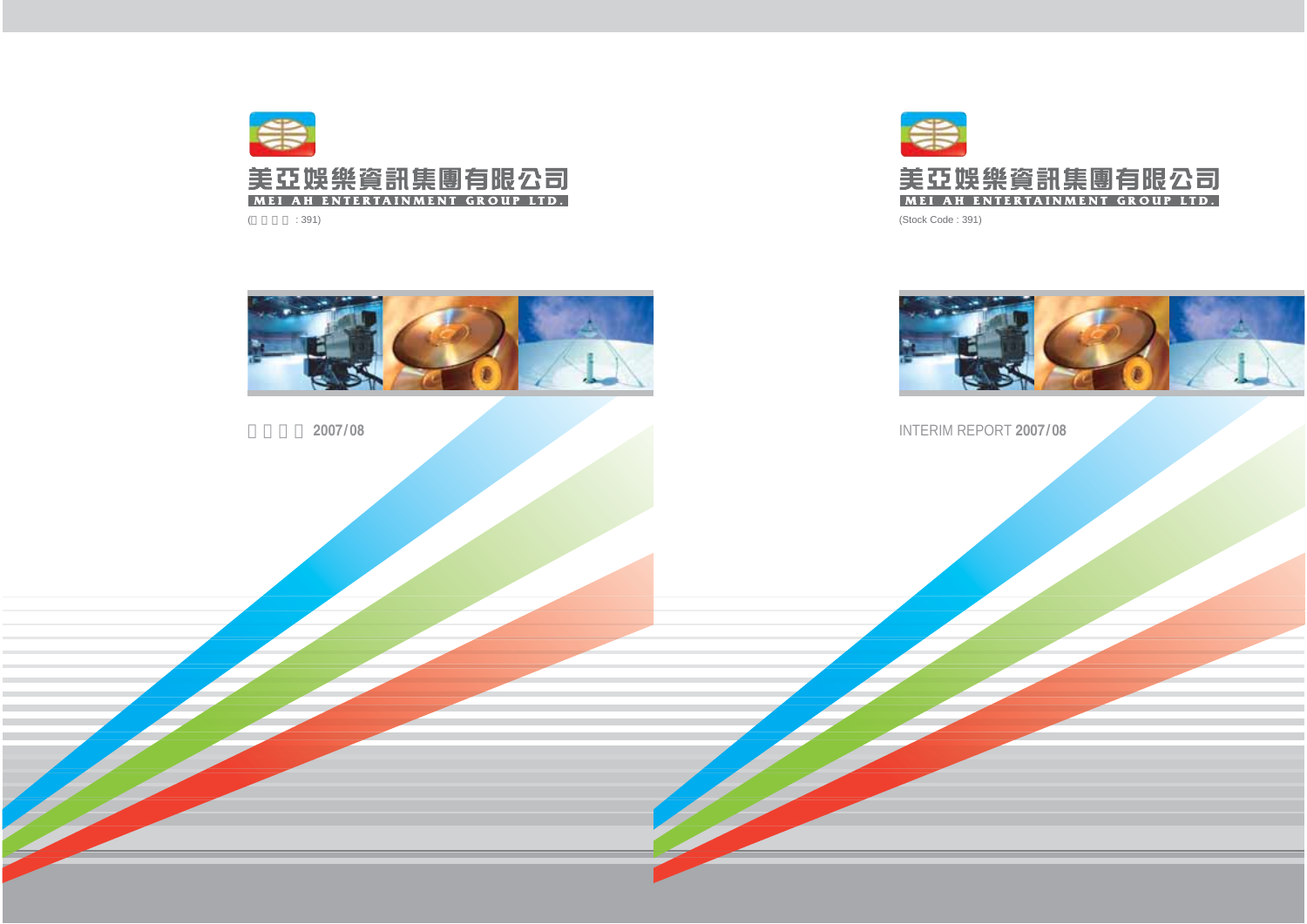**Unaudited**

The directors present the Interim Report and condensed consolidated financial information of the Company and its subsidiaries (the "Group") for the six months ended 30th September 2007. The consolidated income statement, consolidated cash flow statement and consolidated statement of changes in equity of the Group for the six months ended 30th September 2007, and the consolidated interim balance sheet of the Group as at 30th September 2007, all of which are unaudited and condensed, along with selected explanatory notes, are set out as follows:

# **Condensed Consolidated Income Statement**

*For the six months ended 30th September 2007*

|                                                                                                                                           |                | <b>Six months ended</b><br><b>30th September</b> |                                          |  |
|-------------------------------------------------------------------------------------------------------------------------------------------|----------------|--------------------------------------------------|------------------------------------------|--|
|                                                                                                                                           |                | 2007                                             | 2006                                     |  |
|                                                                                                                                           | <b>Note</b>    | <b>HK\$'000</b>                                  | <b>HK\$'000</b>                          |  |
| Turnover<br>Cost of sales                                                                                                                 | $\overline{4}$ | 44,466<br>(23, 190)                              | 79,208<br>(46, 975)                      |  |
| Gross profit<br>Other revenues<br>Selling and marketing expenses<br>Administrative and other expenses                                     |                | 21,276<br>11,845<br>(2,399)<br>(16, 429)         | 32,233<br>4,945<br>(8, 425)<br>(14, 191) |  |
| Operating profit<br>Finance costs<br>Share of profits less losses<br>of associated companies                                              | 5              | 14,293<br>(225)<br>(3,268)                       | 14,562<br>(1,736)<br>(546)               |  |
| Profit for the period before convertible<br>notes and share-based payment                                                                 |                | 10,800                                           | 12,280                                   |  |
| Fair value changes on revaluation<br>of convertible notes<br>Interest accretion in respect<br>of convertible notes<br>Share-based payment | 13<br>13<br>14 | (135,503)<br>(5,349)<br>(1,378)                  | (961)                                    |  |
|                                                                                                                                           |                | (142, 230)                                       | (961)                                    |  |
| (Loss)/profit for the period                                                                                                              |                | (131, 430)                                       | 11,319                                   |  |
| Attributable to:<br>Equity holders of the Company<br>Minority interests                                                                   |                | (131, 450)<br>20                                 | 11,281<br>38                             |  |
|                                                                                                                                           |                | (131, 430)                                       | 11,319                                   |  |
| (Loss)/earnings per share<br><b>Basic</b><br><b>Diluted</b>                                                                               | 8              | $(14.32 \text{ cents})$<br>$1.03$ cents          | $1.38$ cents<br>1.38 cents               |  |
| Basic earnings per share before convertible<br>notes and share-based payment                                                              |                | $1.17$ cents                                     | $1.49$ cents                             |  |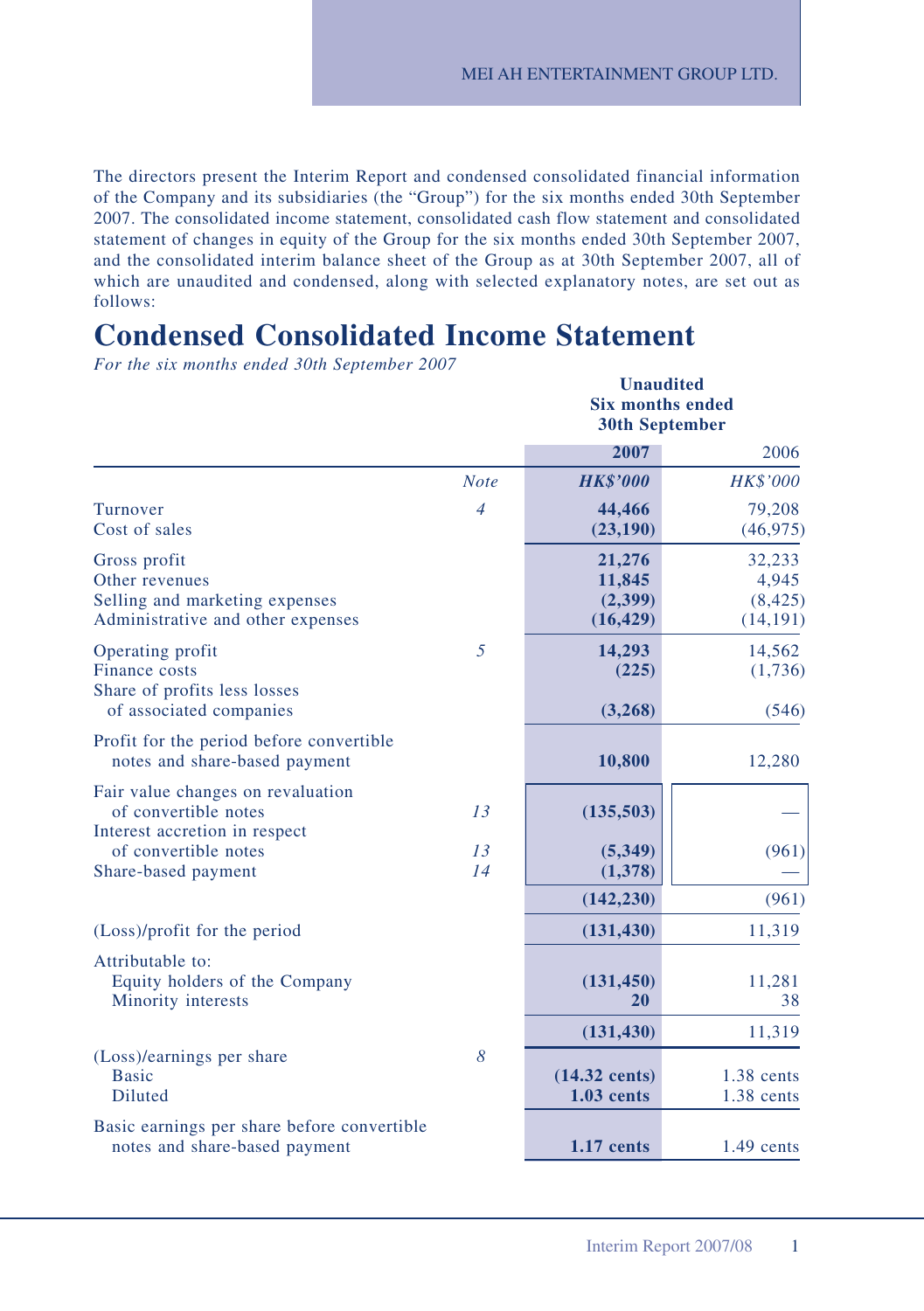# **Condensed Consolidated Interim Balance Sheet**

*As at 30th September 2007 and 31st March 2007*

|                                         |             | <b>Unaudited</b>      | Audited    |
|-----------------------------------------|-------------|-----------------------|------------|
|                                         |             | <b>30th September</b> | 31st March |
|                                         |             | 2007                  | 2007       |
|                                         | <b>Note</b> | <b>HK\$'000</b>       | HK\$'000   |
| <b>ASSETS</b>                           |             |                       |            |
| <b>Non-current assets</b>               |             |                       |            |
| Property, plant and equipment           |             | 110,791               | 112,873    |
| Investment properties                   |             | 61,780                | 67,730     |
| Leasehold land and land use rights      |             | 12,431                | 12,594     |
| Interest in a jointly controlled entity |             |                       |            |
| Interests in associated companies       |             | 46,442                | 55,794     |
| Available-for-sale financial assets     |             |                       | 6,202      |
| Film rights, films in progress,         |             |                       |            |
| film sub-licensing rights and deposits  |             | 87,315                | 73,372     |
| Trade and other receivables-non-current |             |                       |            |
| portion                                 | 10          | 36,310                | 39,013     |
| <b>Current assets</b>                   |             |                       |            |
| <b>Inventories</b>                      |             | 6,531                 | 6,968      |
| Trade and other receivables             | 10          | 30,768                | 20,898     |
| Financial assets at fair value through  |             |                       |            |
| profit and loss                         |             | 1,185                 | 2,350      |
| Pledged deposit                         |             | 30,000                | 30,000     |
| Bank balances and cash                  |             | 21,869                | 17,140     |
|                                         |             | 90,353                | 77,356     |
| <b>Total assets</b>                     |             | 445,422               | 444,934    |
| <b>EQUITY</b>                           |             |                       |            |
| Capital and reserves attributable to    |             |                       |            |
| the Company's equity holders            |             |                       |            |
| Share capital                           | 15          | 98,209                | 82,300     |
| Reserves                                |             | 218,970               | 198,588    |
|                                         |             |                       |            |
| Shareholders' funds                     |             | 317,179               | 280,888    |
| Minority interests                      |             | 32                    | 12         |
| <b>Total equity</b>                     |             | 317,211               | 280,900    |
|                                         |             |                       |            |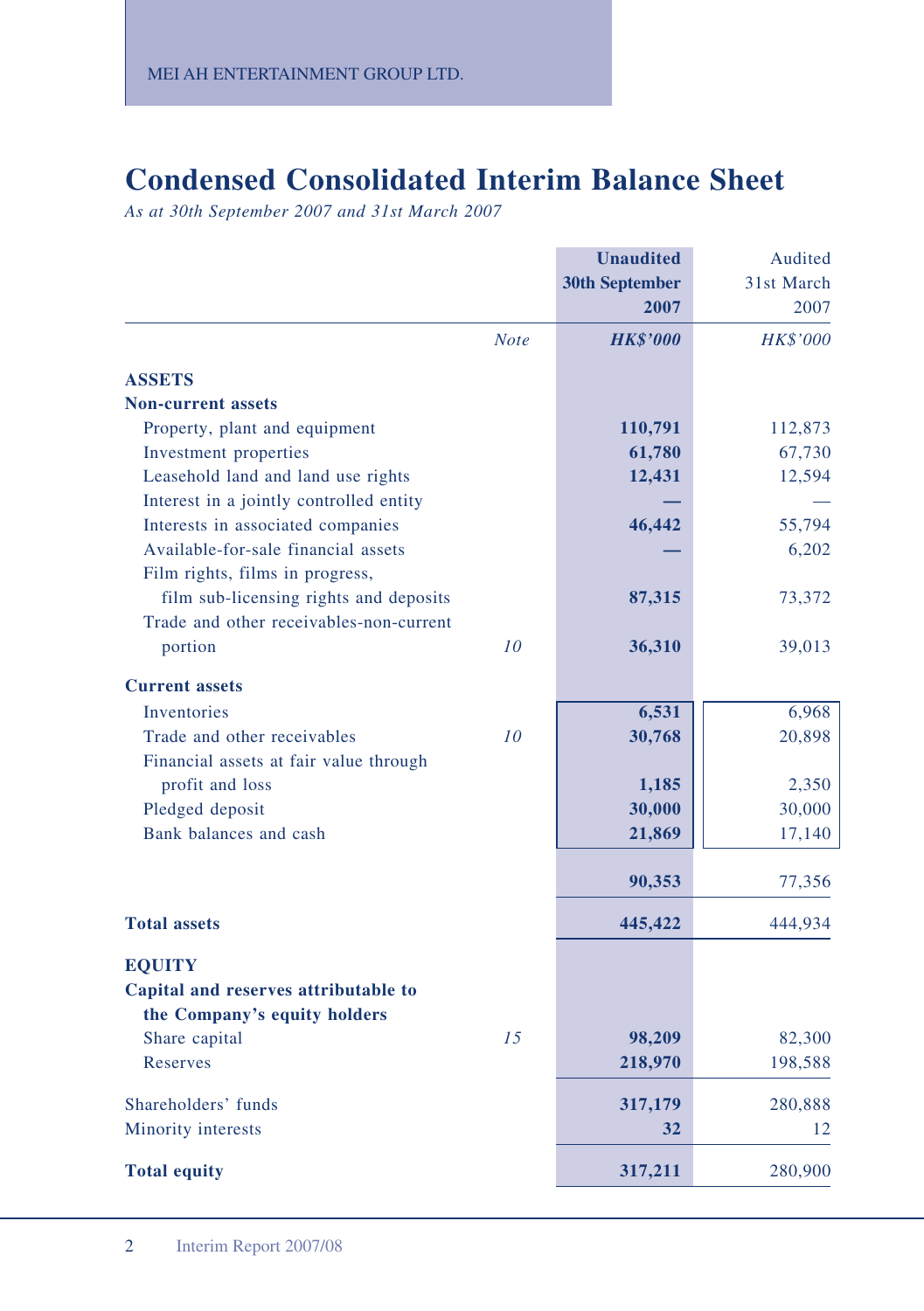|                                              |             | <b>Unaudited</b><br><b>30th September</b><br>2007 | Audited<br>31st March<br>2007 |
|----------------------------------------------|-------------|---------------------------------------------------|-------------------------------|
|                                              | <b>Note</b> | <b>HK\$'000</b>                                   | <b>HK\$'000</b>               |
| <b>LIABILITIES</b>                           |             |                                                   |                               |
| <b>Non-current liabilities</b>               |             |                                                   |                               |
| Deferred tax liabilities                     |             | 6,731                                             | 6,731                         |
| Derivative financial instrument              | 13          | 38,107                                            | 28,459                        |
| Convertible notes-liability portion          | 13          | 20,107                                            | 62,771                        |
| Obligations under finance leases             | 12          | 1,037                                             | 1,650                         |
|                                              |             | 65,982                                            | 99,611                        |
| <b>Current liabilities</b>                   |             |                                                   |                               |
| Trade payables                               | 11          | 6,607                                             | 6,200                         |
| Receipts in advance and accruals             |             | 45,323                                            | 44,413                        |
| Bills payable                                |             | 1,705                                             | 1,406                         |
| <b>Borrowings</b>                            | 12          | 7,350                                             | 11,137                        |
| Obligations under finance leases             | 12          | 1,244                                             | 1,267                         |
|                                              |             | 62,229                                            | 64,423                        |
| <b>Total liabilities</b>                     |             | 128,211                                           | 164,034                       |
| <b>Total equity and liabilities</b>          |             | 445,422                                           | 444,934                       |
| <b>Net current assets</b>                    |             | 28,124                                            | 12,933                        |
| <b>Total assets less current liabilities</b> |             | 383,193                                           | 380,511                       |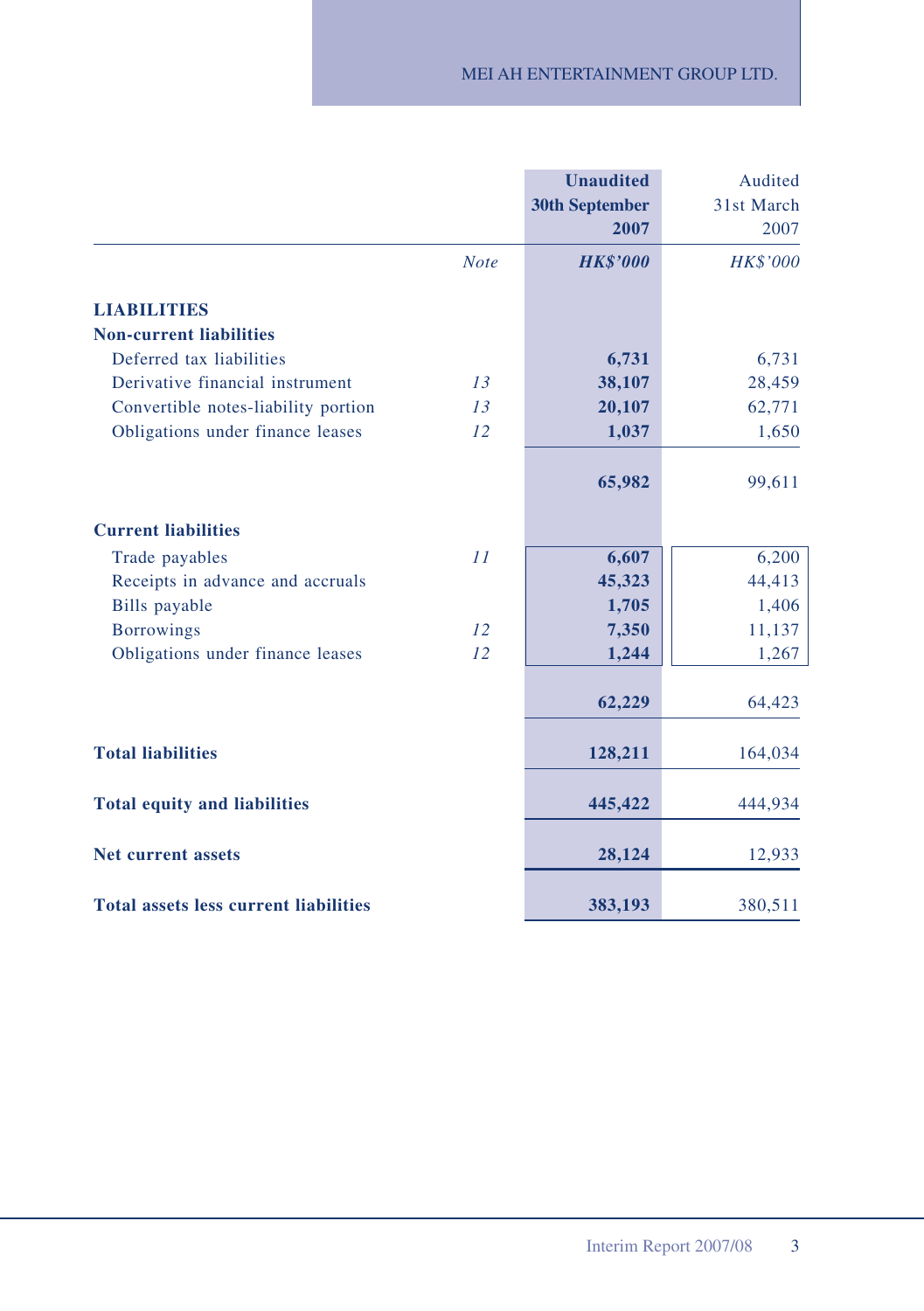# **Condensed Consolidated Statement of Changes in Equity**

*For the six months ended 30th September 2007*

|                                                        | <b>Attributable to shareholders</b> |                         |                                       |                          |                               |                                        |                                                                         |                                                                |                          |                        |
|--------------------------------------------------------|-------------------------------------|-------------------------|---------------------------------------|--------------------------|-------------------------------|----------------------------------------|-------------------------------------------------------------------------|----------------------------------------------------------------|--------------------------|------------------------|
|                                                        | Share<br>capital                    | <b>Share</b><br>premium | <b>Share</b><br>redemption<br>reserve | Contributed<br>surplus   | <b>Exchange</b><br>difference | Convertible<br>notes-equity<br>portion | Available-<br>for-sale<br>financial<br>assets<br>revaluation<br>reserve | <b>Retained</b><br>earnings/<br><i>(accumulated</i><br>losses) | Minority<br>interests    | <b>Total</b><br>equity |
|                                                        | <b>HK\$'000</b>                     | <b>HKS'000</b>          | <b>HK\$'000</b>                       | <b>HK\$'000</b>          | <b>HK\$'000</b>               | <b>HK\$'000</b>                        | <b>HK\$'000</b>                                                         | <b>HK\$'000</b>                                                | <b>HK\$'000</b>          | <b>HK\$'000</b>        |
| <b>The Group</b>                                       |                                     |                         |                                       |                          |                               |                                        |                                                                         |                                                                |                          |                        |
| At 1st April 2006                                      | 77,100                              | -                       | 12                                    | 107,099                  | (306)                         |                                        | 463                                                                     | 53,835                                                         | (42)                     | 238,161                |
| Issue of ordinary shares,                              |                                     |                         |                                       |                          |                               |                                        |                                                                         |                                                                |                          |                        |
| net of issuing expenses                                | 5,200                               | 11,156                  |                                       |                          |                               |                                        |                                                                         |                                                                |                          | 16,356                 |
| Issue of convertible notes-equity<br>portion           |                                     |                         |                                       |                          |                               | 3,050                                  |                                                                         |                                                                |                          | 3,050                  |
| Final dividend for the year ended                      |                                     |                         |                                       |                          |                               |                                        |                                                                         |                                                                |                          |                        |
| 31st March 2006 (note 9)<br><b>Revaluation deficit</b> | $\sim$                              | ÷                       | ÷                                     | $\overline{\phantom{0}}$ | 1                             | 1                                      | L.<br>(443)                                                             | (2,881)<br>$\equiv$                                            | ÷<br>۳                   | (2,881)<br>(443)       |
| Net income recognized directly                         |                                     |                         |                                       |                          |                               |                                        |                                                                         |                                                                |                          |                        |
| in equity                                              | 5,200                               | 11,156                  |                                       |                          |                               | 3,050                                  | (443)                                                                   | (2,881)                                                        | $\overline{\phantom{0}}$ | 16,082                 |
| Profit for the period                                  | ÷                                   | Ē,                      |                                       |                          |                               | ÷                                      | 1                                                                       | 11,281                                                         | 38                       | 11,319                 |
| Total recognized income                                |                                     |                         |                                       |                          |                               |                                        |                                                                         |                                                                |                          |                        |
| for the period                                         | 5,200                               | 11,156                  |                                       |                          |                               | 3,050                                  | (443)                                                                   | 8,400                                                          | 38                       | 27,401                 |
| At 30th September 2006                                 | 82,300                              | 11,156                  | 12                                    | 107,099                  | (306)                         | 3,050                                  | 20                                                                      | 62,235                                                         | (4)                      | 265,562                |
| <b>The Company</b>                                     |                                     |                         |                                       |                          |                               |                                        |                                                                         |                                                                |                          |                        |
| At 1st April 2006                                      | 77,100                              |                         | 12                                    | 153,110                  |                               |                                        |                                                                         | 38,913                                                         |                          | 269,135                |
| Issue of ordinary shares,                              |                                     |                         |                                       |                          |                               |                                        |                                                                         |                                                                |                          |                        |
| net of issuing expenses                                | 5,200                               | 11,156                  |                                       |                          |                               |                                        |                                                                         |                                                                |                          | 16,356                 |
| Issue of convertible notes-equity                      |                                     |                         |                                       |                          |                               |                                        |                                                                         |                                                                |                          |                        |
| portion                                                |                                     |                         |                                       |                          |                               | 3,050                                  |                                                                         |                                                                |                          | 3,050                  |
| Final dividend for the year ended                      |                                     |                         |                                       |                          |                               |                                        |                                                                         |                                                                |                          |                        |
| 31st March 2006 (note 9)                               |                                     |                         |                                       |                          |                               |                                        |                                                                         | (2,881)                                                        | L.                       | (2,881)                |
| Loss for the period                                    |                                     | ۰                       | -                                     | ۰                        | -                             | ÷                                      | -                                                                       | (1,573)                                                        | -                        | (1,573)                |
| At 30th September 2006                                 | 82,300                              | 11,156                  | 12                                    | 153,110                  | -                             | 3,050                                  | ۰                                                                       | 34,459                                                         | -                        | 284,087                |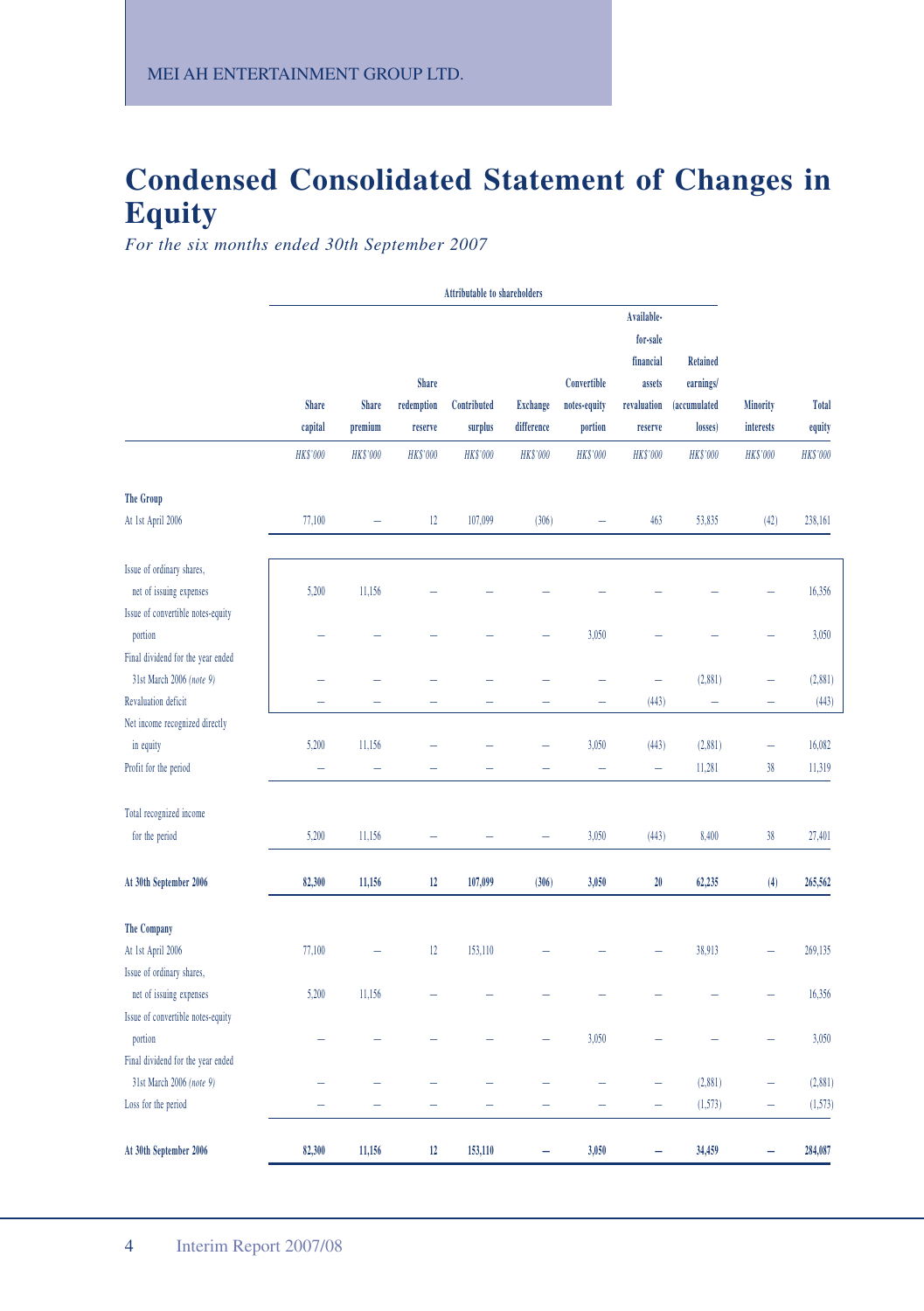### MEI AH ENTERTAINMENT GROUP LTD.

|                                                      |                 |                 |                 |                 | <b>Attributable to shareholders</b> |                 |                 |                  |                          |                 |                 |
|------------------------------------------------------|-----------------|-----------------|-----------------|-----------------|-------------------------------------|-----------------|-----------------|------------------|--------------------------|-----------------|-----------------|
|                                                      |                 |                 |                 |                 |                                     |                 | Available-      |                  |                          |                 |                 |
|                                                      |                 |                 |                 |                 |                                     |                 | for-sale        |                  |                          |                 |                 |
|                                                      |                 |                 |                 |                 |                                     |                 | financial       |                  | <b>Retained</b>          |                 |                 |
|                                                      |                 |                 | Share           |                 |                                     |                 | assets          | <b>Buildings</b> | earnings/                |                 |                 |
|                                                      | Share           | Share           | redemption      | Contributed     | <b>Exchange</b>                     | Share-based     | revaluation     |                  | revaluation (accumulated | Minority        | Total           |
|                                                      | capital         | premium         | reserve         | surplus         | difference                          | payment         | reserve         | reserve          | losses)                  | interests       | equity          |
|                                                      | <b>HK\$'000</b> | <b>HK\$'000</b> | <b>HK\$'000</b> | <b>HK\$'000</b> | <b>HK\$'000</b>                     | <b>HK\$'000</b> | <b>HK\$'000</b> | <b>HK\$'000</b>  | <b>HK\$'000</b>          | <b>HK\$'000</b> | <b>HK\$'000</b> |
| <b>The Group</b>                                     |                 |                 |                 |                 |                                     |                 |                 |                  |                          |                 |                 |
| At 1st April 2007                                    | 82,300          | 11,156          | 12              | 107,099         | (306)                               |                 | 930             | 6,809            | 72,888                   | 12              | 280,900         |
| Issue of ordinary shares                             |                 |                 |                 |                 |                                     |                 |                 |                  |                          |                 |                 |
| upon conversion of<br>convertible notes              | 15,909          | 156,413         |                 |                 |                                     |                 |                 |                  |                          |                 | 172,322         |
| Final dividend for the year<br>ended 31st March 2007 |                 |                 |                 |                 |                                     |                 |                 |                  |                          |                 |                 |
| (note 9)                                             |                 |                 |                 |                 |                                     |                 |                 |                  | (4,910)                  | 1               | (4,910)         |
| Translation of foreign<br>subsidiaries               |                 |                 |                 |                 | (119)                               | L,              |                 |                  |                          |                 | (119)           |
| Issue of share options                               |                 |                 |                 |                 | ÷                                   | 1,378           | ÷               |                  |                          | L.              | 1,378           |
| Released upon disposal                               |                 |                 |                 |                 |                                     |                 | (930)           |                  |                          |                 | (930)           |
| Net income recognized                                |                 |                 |                 |                 |                                     |                 |                 |                  |                          |                 |                 |
| directly in equity                                   | 15,909          | 156,413         |                 |                 | (119)                               | 1,378           | (930)           |                  | (4,910)                  | $\overline{a}$  | 167,741         |
| Loss for the period                                  |                 |                 |                 |                 | -                                   | ÷               | ÷               | ÷                | (131.450)                | 20              | (131, 430)      |
| Total recognized income                              |                 |                 |                 |                 |                                     |                 |                 |                  |                          |                 |                 |
| for the period                                       | 15,909          | 156,413         |                 |                 | (119)                               | 1,378           | (930)           |                  | (136, 360)               | 20              | 36,311          |
| At 30th September 2007                               | 98,209          | 167,569         | 12              | 107,099         | (425)                               | 1,378           |                 | 6,809            | (63, 472)                | 32              | 317,211         |
| The Company                                          |                 |                 |                 |                 |                                     |                 |                 |                  |                          |                 |                 |
| At 1st April 2007                                    | 82,300          | 11,156          | 12              | 153,110         |                                     |                 |                 |                  | 39,275                   |                 | 285,853         |
| Issue of ordinary shares<br>upon conversion of       |                 |                 |                 |                 |                                     |                 |                 |                  |                          |                 |                 |
| convertible notes                                    | 15,909          | 156,413         |                 |                 |                                     |                 |                 |                  |                          |                 | 172,322         |
| Final dividend for the year<br>ended 31st March 2007 |                 |                 |                 |                 |                                     |                 |                 |                  |                          |                 |                 |
| (note 9)                                             |                 |                 |                 |                 |                                     |                 |                 |                  | (4,910)                  | L.              | (4,910)         |
| Issue of share options                               |                 |                 |                 |                 |                                     | 1,378           |                 |                  |                          |                 | 1,378           |
| Loss for the period                                  |                 |                 |                 |                 |                                     |                 |                 |                  | (142, 485)               |                 | (142, 485)      |
| At 30th September 2007                               | 98,209          | 167,569         | 12              | 153,110         | ÷                                   | 1,378           |                 | ÷                | (108, 120)               | ÷               | 312,158         |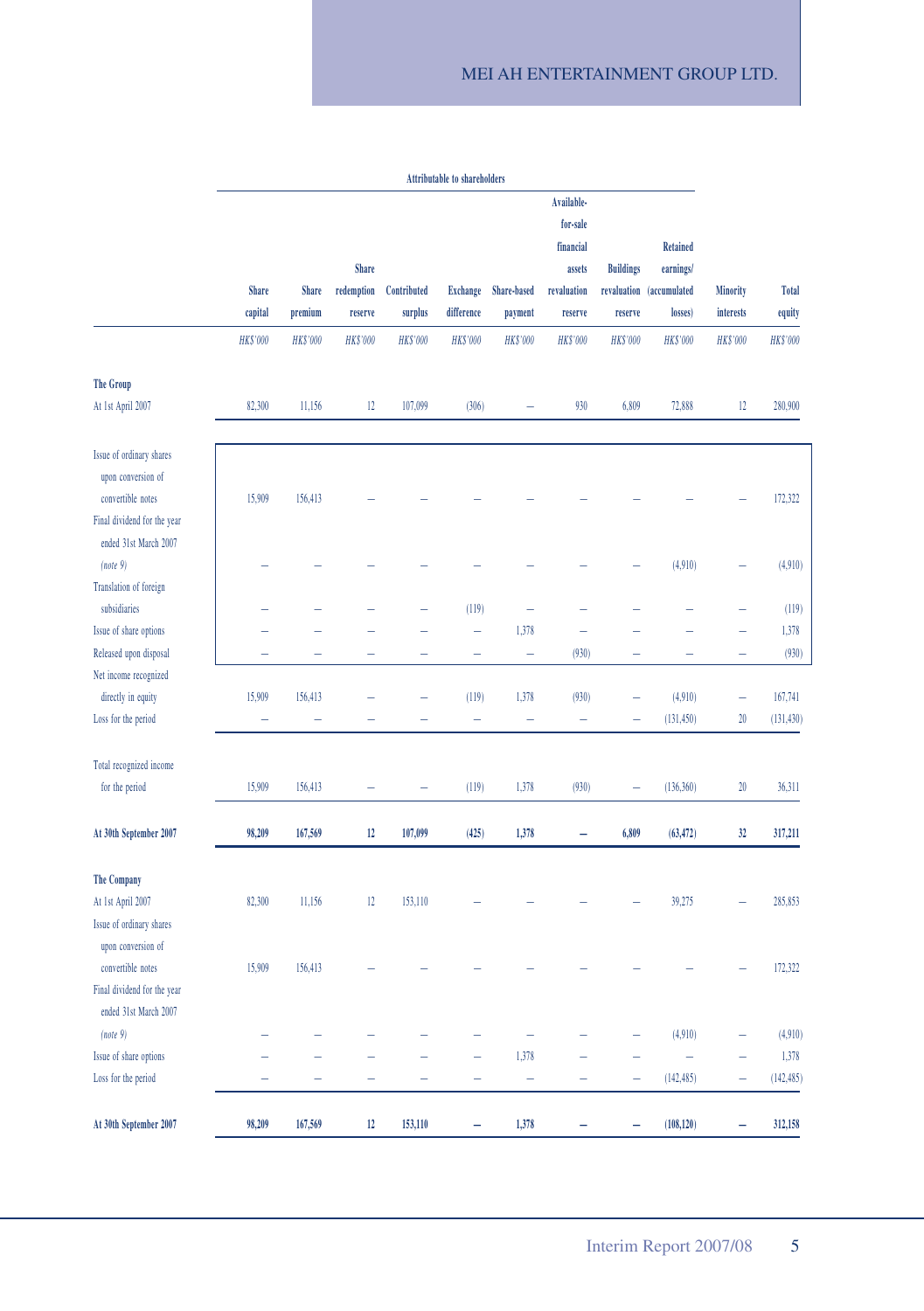# **Condensed Consolidated Cash Flow Statement**

*For the six months ended 30th September 2007*

|                                                                                                                                                           | <b>Unaudited</b><br><b>Six months ended</b><br><b>30th September</b> |           |  |
|-----------------------------------------------------------------------------------------------------------------------------------------------------------|----------------------------------------------------------------------|-----------|--|
|                                                                                                                                                           | 2007                                                                 | 2006      |  |
|                                                                                                                                                           | <b>HK\$'000</b>                                                      | HK\$'000  |  |
| Net cash inflow from operating activities                                                                                                                 | 25,472                                                               | 9,977     |  |
| Net cash outflow from investing activities                                                                                                                | (17, 649)                                                            | (63,306)  |  |
| Net cash (outflow)/inflow before financing activities                                                                                                     | 7,823                                                                | (53, 329) |  |
| Net cash inflow from financing activities                                                                                                                 | 693                                                                  | 80,592    |  |
| Increase in cash and cash equivalents                                                                                                                     | 8,516                                                                | 27,263    |  |
| Cash and cash equivalents<br>at the beginning of the period                                                                                               | 6,003                                                                | 7,033     |  |
| Cash and cash equivalents<br>at the end of the period                                                                                                     | 14,519                                                               | 34,296    |  |
| Analysis of balances of cash and cash equivalents:<br>Bank balances and cash<br>Bank loans with maturity less than three months<br><b>Bank</b> overdrafts | 21,869<br>(4,350)<br>(3,000)                                         | 64,296    |  |
|                                                                                                                                                           | 14,519                                                               | 34,296    |  |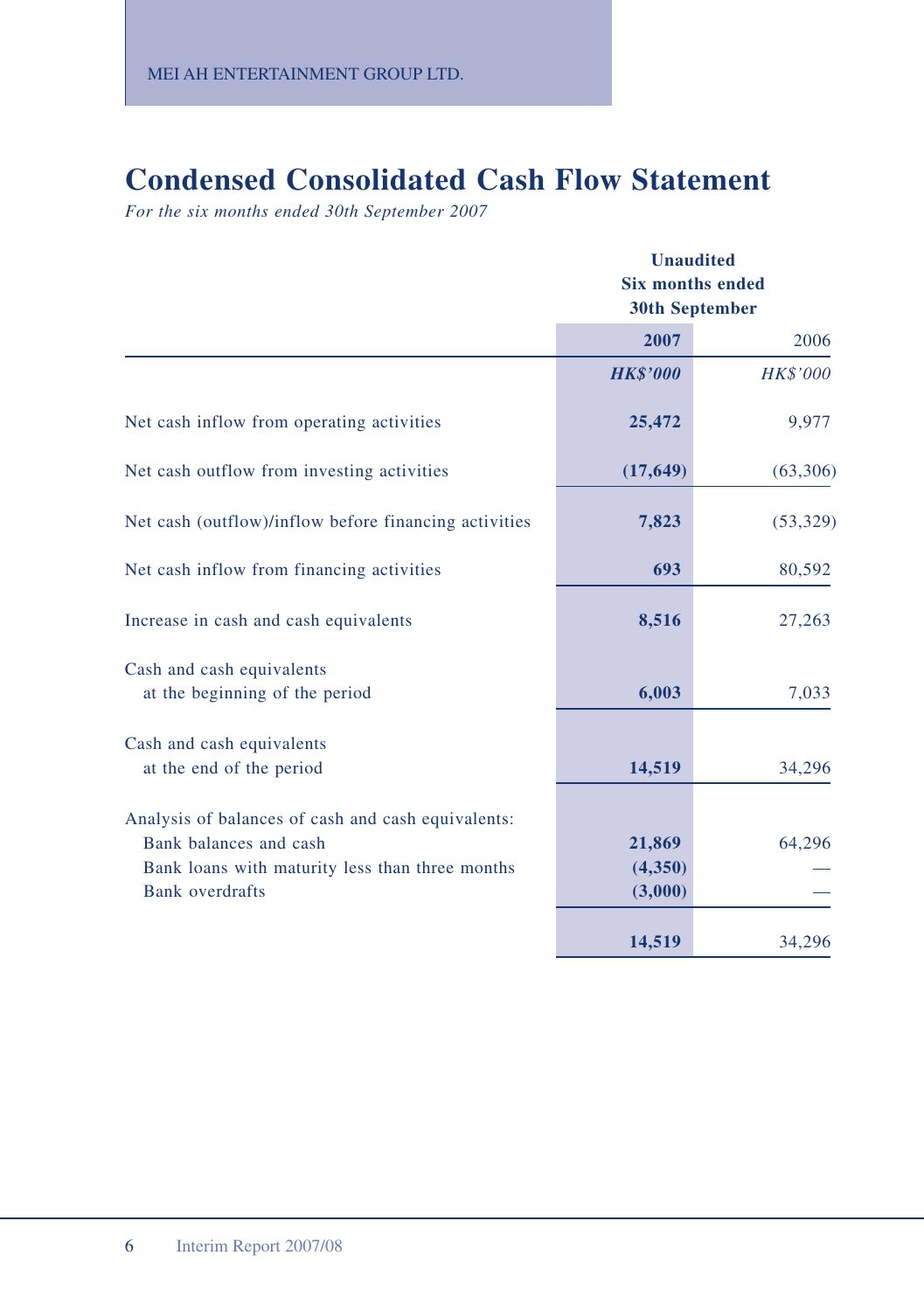# **Selected Notes to Condensed Consolidated Financial Information**

#### **1 General information**

Mei Ah Entertainment Group Limited (the "Company") and its subsidiaries (together the "Group") is principally engaged in television operations, film exhibition, film rights licensing and sublicensing, sale and distribution of films and programs and processing of audio visual products through its associated company.

The Company is a limited liability company incorporated in Bermuda and listed on the Stock Exchange of Hong Kong Limited.

This condensed consolidated interim financial information was approved for issue on 27th December 2007.

#### **2 Basis of preparation**

This condensed consolidated interim financial information for the half-year ended 30th September 2007 has been prepared in accordance with HKAS 34, "Interim financial reporting". The interim condensed financial report should be read in conjunction with the annual financial statements for the year ended 31st March 2007.

#### **3 Accounting policies**

The following accounting policy in respect of share-based payment was adopted during the period.

The fair value of options granted is recognized as an expense over the vesting period and credited to the share-based payment reserve. The reserve will be transferred to share capital and share premium account upon exercise of the options and will be transferred to retained earning upon if forfeited or unexercised upon expiry of the exercise period. The total amount to be expensed over the vesting period is determined by reference to the fair value of the options granted, excluding the impact of any non-market vesting conditions. At each balance sheet date, the Group revises its estimates of the number of options that are expected to vest, it recognises the impact of the revision of original estimates, if any, in the income statement, with a corresponding adjustment to equity.

Other than the above, the accounting policies adopted are consistent with those of the annual financial statements for the year ended 31st March 2007. Those new accounting standards, amendments to accounting standards and interpretations which are mandatory for financial year ending 31st March 2008 have no material impact on the Group.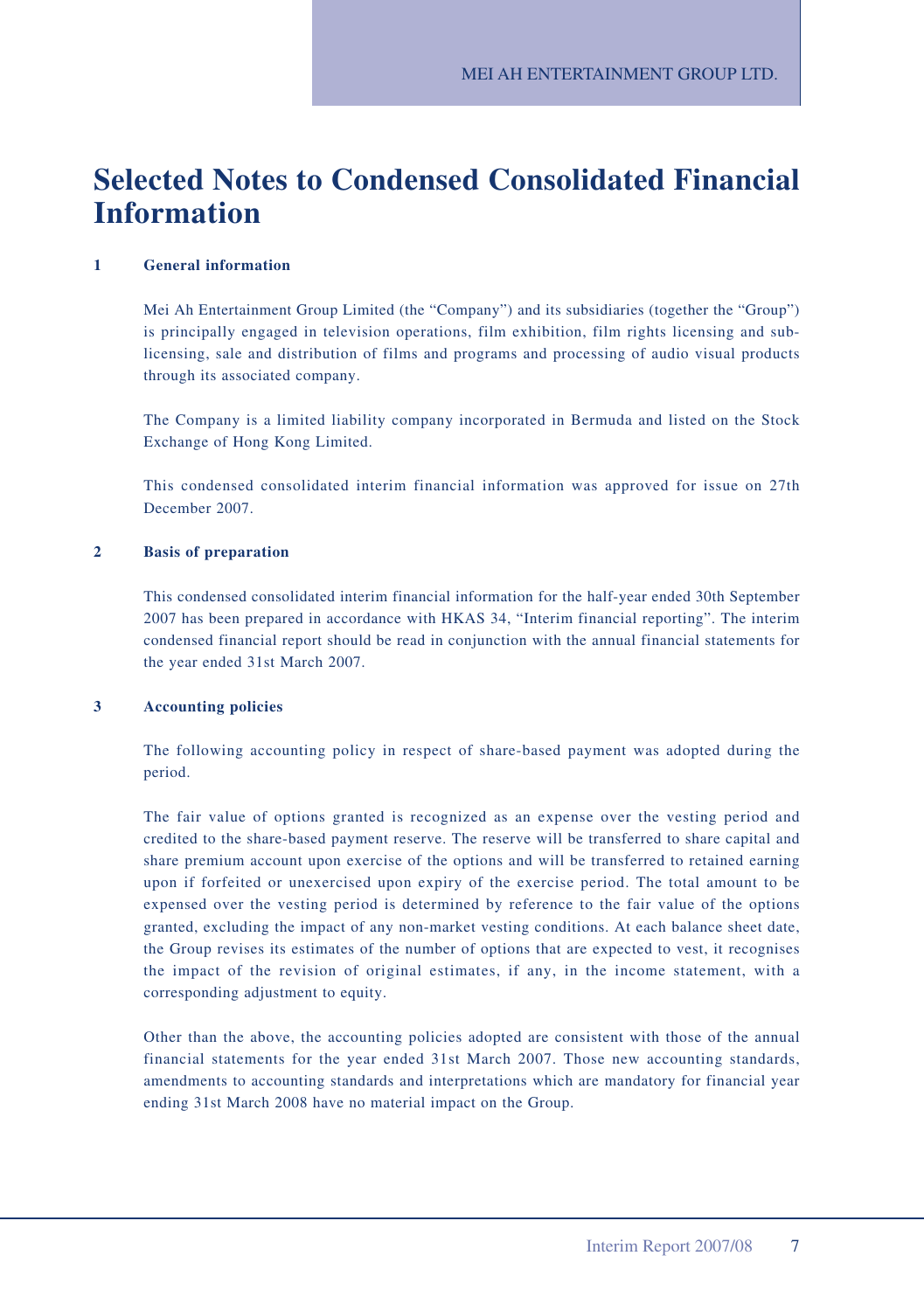#### **4 Segment information**

An analysis of the Group's revenues and results for the period by business segments, being the primary reporting format, is as follows:

|                                                           |                                 |                                                                             | <b>Unaudited</b><br>Six months ended 30th September 2007                                  |                                           |                   |                   |
|-----------------------------------------------------------|---------------------------------|-----------------------------------------------------------------------------|-------------------------------------------------------------------------------------------|-------------------------------------------|-------------------|-------------------|
|                                                           | <b>Television</b><br>operations | <b>Film exhibition</b><br>and film rights<br>licensing and<br>sub-licensing | Sale and<br>distribution<br>of films and<br>programs in<br>audio visual<br>product format | Processing of<br>audio visual<br>products | Elimination       | Group             |
|                                                           | <b>HK\$'000</b>                 | <b>HK\$'000</b>                                                             | <b>HK\$'000</b>                                                                           | <b>HK\$'000</b>                           | <b>HK\$'000</b>   | <b>HK\$'000</b>   |
| <b>External</b> sales<br>Inter-segment sales              | 29,964<br>÷                     | 7,231<br>900                                                                | 7,271<br>÷                                                                                | -                                         | (900)             | 44,466<br>Ξ       |
|                                                           | 29,964                          | 8,131                                                                       | 7,271                                                                                     |                                           | (900)             | 44,466            |
| Segment results                                           | 4,785                           | 2,880                                                                       | (676)                                                                                     |                                           | 1,335             | 8,324             |
| <b>Unallocated</b> income<br><b>Unallocated</b> costs     |                                 |                                                                             |                                                                                           |                                           |                   | 11,545<br>(5,576) |
| Operating profit<br>Finance costs                         |                                 |                                                                             |                                                                                           |                                           |                   | 14,293<br>(225)   |
| Share of profits/(losses)<br>of associated companies      |                                 | (2, 182)                                                                    |                                                                                           | (1,086)                                   |                   | (3, 268)          |
| Convertible notes and<br>share-based payment              |                                 |                                                                             |                                                                                           |                                           |                   | (142, 230)        |
| Loss for the period                                       |                                 |                                                                             |                                                                                           |                                           |                   | (131, 430)        |
| Property, plant and<br>equipment<br>$-$ Additions         | 71                              | 10                                                                          | 203                                                                                       |                                           |                   | 284               |
| $-$ Unallocated<br>additions                              |                                 |                                                                             |                                                                                           |                                           |                   | 348               |
|                                                           |                                 |                                                                             |                                                                                           |                                           |                   |                   |
|                                                           |                                 |                                                                             |                                                                                           |                                           |                   | 632               |
| $-$ Depreciation<br>- Unallocated                         | 246                             | 20                                                                          | 488                                                                                       |                                           |                   | 754               |
| depreciation                                              |                                 |                                                                             |                                                                                           |                                           |                   | 1,960             |
|                                                           |                                 |                                                                             |                                                                                           |                                           |                   | 2,714             |
| Film rights, film<br>sub-licensing rights<br>and deposits |                                 |                                                                             |                                                                                           |                                           |                   |                   |
| - Additions<br>- Amortisation                             | 8,856<br>10,082                 | 16,682<br>3,542                                                             | 2,430<br>1,736                                                                            |                                           | (900)<br>(2, 234) | 27,068<br>13,126  |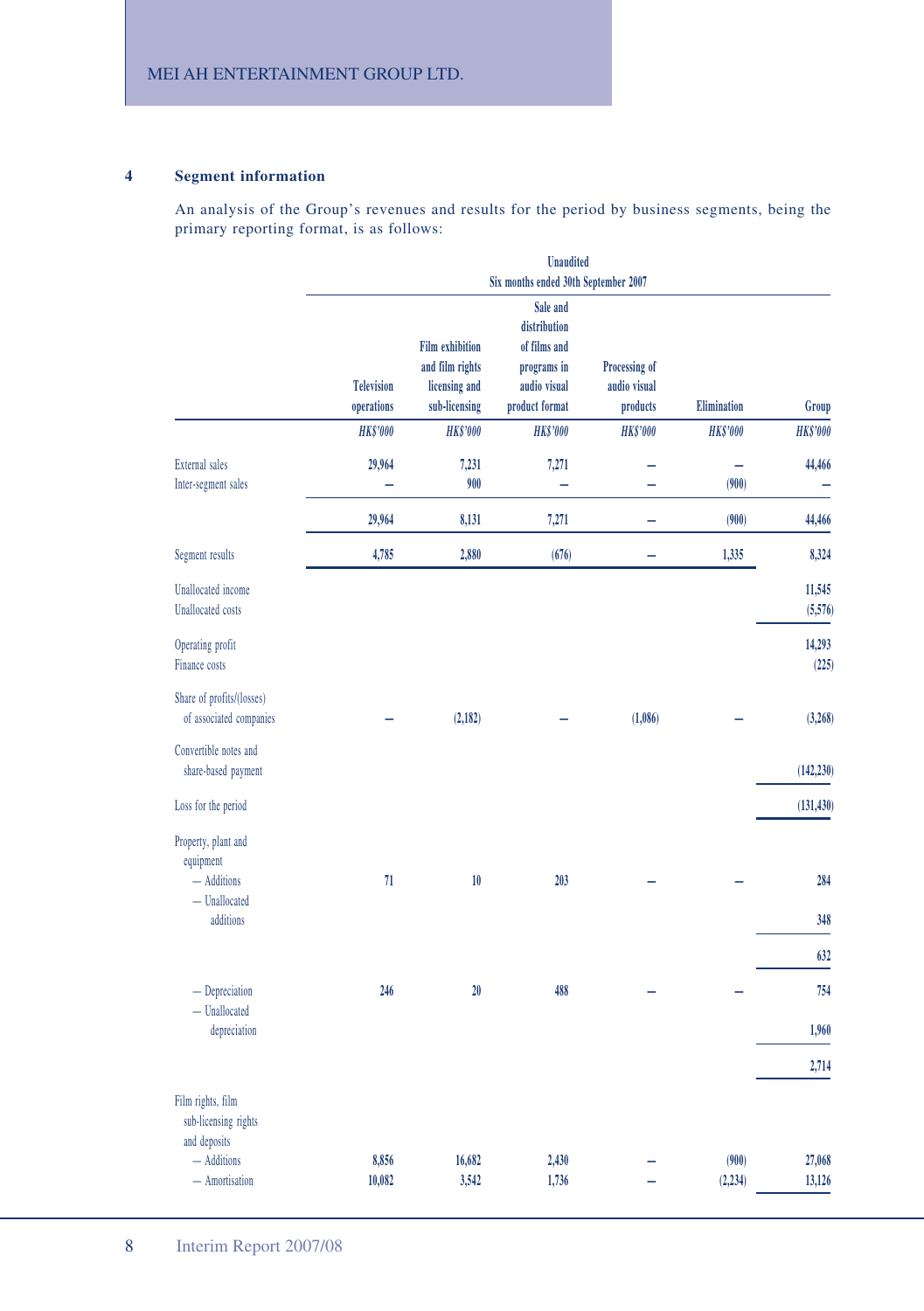### MEI AH ENTERTAINMENT GROUP LTD.

|                                                | <b>Unaudited</b>                     |                                |                                |                               |             |                   |  |  |
|------------------------------------------------|--------------------------------------|--------------------------------|--------------------------------|-------------------------------|-------------|-------------------|--|--|
|                                                | Six months ended 30th September 2006 |                                |                                |                               |             |                   |  |  |
|                                                |                                      |                                | Sale and<br>distribution       |                               |             |                   |  |  |
|                                                |                                      | Film exhibition                | of films and                   |                               |             |                   |  |  |
|                                                | Television                           | and film rights                | programs in                    | Processing of<br>audio visual |             |                   |  |  |
|                                                | operations                           | licensing and<br>sub-licensing | audio visual<br>product format | products                      | Elimination | Group             |  |  |
|                                                |                                      |                                |                                |                               |             |                   |  |  |
|                                                | HK\$'000                             | HK\$'000                       | HK\$'000                       | <b>HK\$'000</b>               | HK\$'000    | HK\$'000          |  |  |
| <b>External sales</b>                          | 28,628                               | 32,167                         | 18,413                         |                               | -           | 79,208            |  |  |
| Inter-segment sales                            |                                      | 4,271                          |                                |                               | (4,271)     |                   |  |  |
|                                                |                                      |                                |                                |                               |             |                   |  |  |
|                                                | 28,628                               | 36,438                         | 18,413                         |                               | (4,271)     | 79,208            |  |  |
| Segment results                                | 9,385                                | 3,152                          | 1,933                          |                               | (831)       | 13,639            |  |  |
|                                                |                                      |                                |                                |                               |             |                   |  |  |
| Unallocated income<br><b>Unallocated</b> costs |                                      |                                |                                |                               |             | 4,361<br>(3, 438) |  |  |
|                                                |                                      |                                |                                |                               |             |                   |  |  |
| Operating profit                               |                                      |                                |                                |                               |             | 14,562            |  |  |
| Finance costs                                  |                                      |                                |                                |                               |             | (1,736)           |  |  |
|                                                |                                      |                                |                                |                               |             |                   |  |  |
| Share of profits/(losses)                      |                                      |                                |                                |                               |             |                   |  |  |
| of associated companies                        |                                      |                                |                                | (546)                         |             | (546)             |  |  |
|                                                |                                      |                                |                                |                               |             |                   |  |  |
| Convertible notes                              |                                      |                                |                                |                               |             | (961)             |  |  |
| Profit for the period                          |                                      |                                |                                |                               |             | 11,319            |  |  |
|                                                |                                      |                                |                                |                               |             |                   |  |  |
| Property, plant and                            |                                      |                                |                                |                               |             |                   |  |  |
| equipment                                      |                                      |                                |                                |                               |             |                   |  |  |
| - Additions                                    | 12                                   |                                | $\boldsymbol{2}$               |                               |             | 14                |  |  |
| - Unallocated additions                        |                                      |                                |                                |                               |             | 978               |  |  |
|                                                |                                      |                                |                                |                               |             |                   |  |  |
|                                                |                                      |                                |                                |                               |             | 992               |  |  |
| $-$ Depreciation                               | 237                                  | 23                             | 192                            |                               |             | 452               |  |  |
| - Unallocated                                  |                                      |                                |                                |                               |             |                   |  |  |
| depreciation                                   |                                      |                                |                                |                               |             | 1,910             |  |  |
|                                                |                                      |                                |                                |                               |             |                   |  |  |
|                                                |                                      |                                |                                |                               |             | 2,362             |  |  |
| Film rights, film                              |                                      |                                |                                |                               |             |                   |  |  |
| sub-licensing rights                           |                                      |                                |                                |                               |             |                   |  |  |
| and deposits                                   |                                      |                                |                                |                               |             |                   |  |  |
| $-$ Additions                                  | 13,222                               | 11,204                         | 3,895                          |                               | (4,271)     | 24,050            |  |  |
| - Amortisation                                 | 6,140                                | 13,356                         | 3,523                          |                               | (3, 439)    | 19,580            |  |  |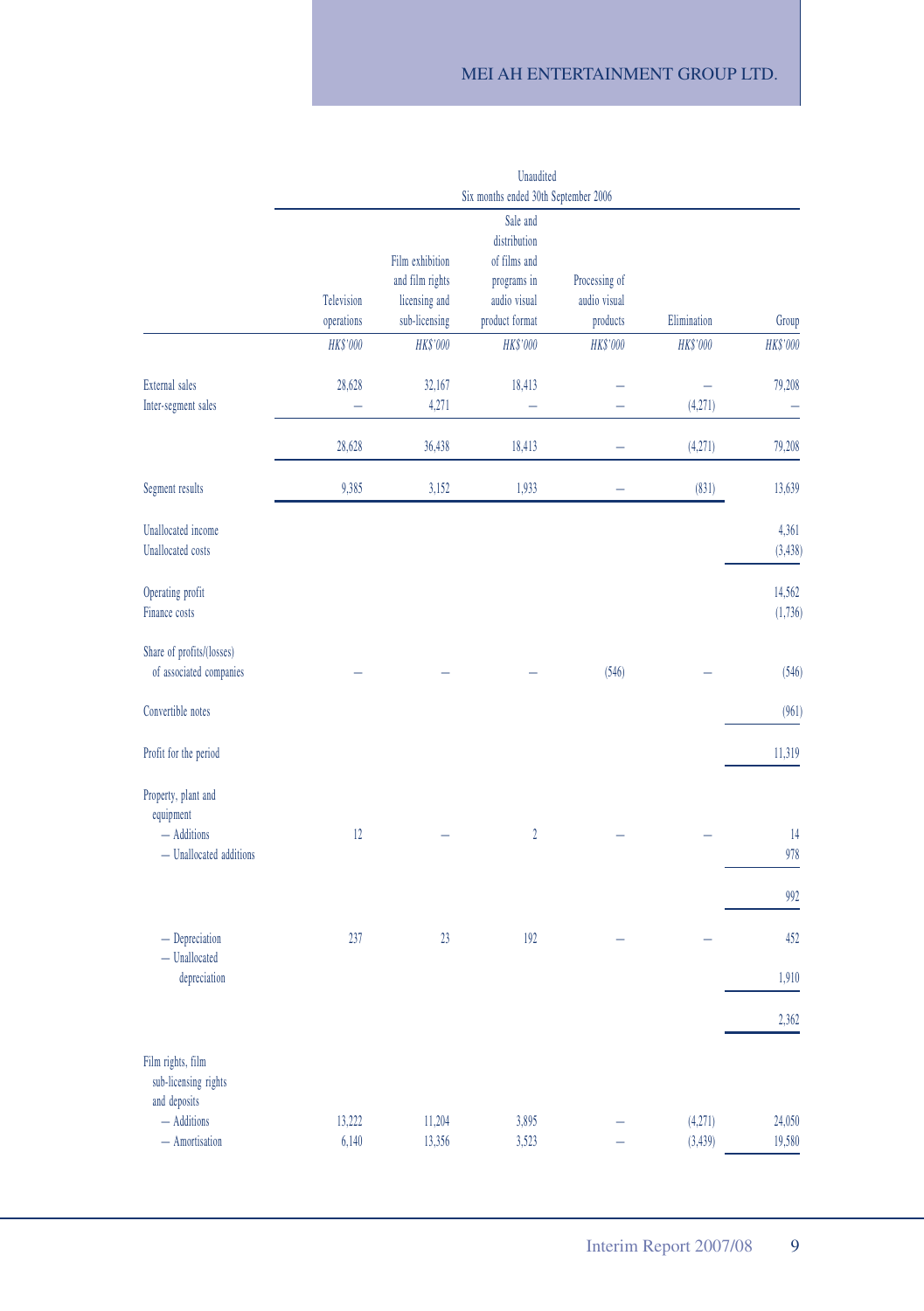|                                                              | <b>Unaudited</b>                |                                                                             |                                                                                           |                                           |                    |                   |  |  |
|--------------------------------------------------------------|---------------------------------|-----------------------------------------------------------------------------|-------------------------------------------------------------------------------------------|-------------------------------------------|--------------------|-------------------|--|--|
|                                                              | As at 30th September 2007       |                                                                             |                                                                                           |                                           |                    |                   |  |  |
|                                                              | <b>Television</b><br>operations | <b>Film exhibition</b><br>and film rights<br>licensing and<br>sub-licensing | Sale and<br>distribution<br>of films and<br>programs in<br>audio visual<br>product format | Processing of<br>audio visual<br>products | <b>Elimination</b> | Group             |  |  |
|                                                              | <b>HK\$'000</b>                 | <b>HK\$'000</b>                                                             | <b>HK\$'000</b>                                                                           | <b>HK\$'000</b>                           | <b>HK\$'000</b>    | <b>HK\$'000</b>   |  |  |
| Segment asset<br>Investment in a jointly                     | 40,307                          | 60,651                                                                      | 114,832                                                                                   |                                           | (4, 653)           | 211,137           |  |  |
| controlled entity<br>Investments in associated               |                                 |                                                                             |                                                                                           |                                           |                    |                   |  |  |
| companies<br><b>Unallocated</b> assets                       |                                 | 27,291                                                                      |                                                                                           | 19,151                                    |                    | 46,442<br>187,843 |  |  |
| Total assets                                                 |                                 |                                                                             |                                                                                           |                                           |                    | 445,422           |  |  |
| <b>Segment liabilities</b><br><b>Unallocated liabilities</b> | 30,998                          | 28,211                                                                      | 1,987                                                                                     |                                           |                    | 61,196<br>67,015  |  |  |
| <b>Total liabilities</b>                                     |                                 |                                                                             |                                                                                           |                                           |                    | 128,211           |  |  |

|                                                              | <b>Audited</b>                  |                                                                             |                                                                                           |                                           |                 |                   |  |  |
|--------------------------------------------------------------|---------------------------------|-----------------------------------------------------------------------------|-------------------------------------------------------------------------------------------|-------------------------------------------|-----------------|-------------------|--|--|
|                                                              | As at 31st March 2007           |                                                                             |                                                                                           |                                           |                 |                   |  |  |
|                                                              | <b>Television</b><br>operations | <b>Film exhibition</b><br>and film rights<br>licensing and<br>sub-licensing | Sale and<br>distribution<br>of films and<br>programs in<br>audio visual<br>product format | Processing of<br>audio visual<br>products | Elimination     | Group             |  |  |
|                                                              | <b>HK\$'000</b>                 | <b>HK\$'000</b>                                                             | <b>HK\$'000</b>                                                                           | <b>HK\$'000</b>                           | <b>HK\$'000</b> | <b>HK\$'000</b>   |  |  |
| Segment asset<br>Investment in a jointly                     | 39,814                          | 42,859                                                                      | 99,535                                                                                    |                                           | (5,988)         | 176,220           |  |  |
| controlled entity<br>Investments in associated               |                                 |                                                                             |                                                                                           |                                           |                 |                   |  |  |
| companies<br><b>Unallocated</b> assets                       |                                 | 20,158                                                                      |                                                                                           | 20,425                                    |                 | 40,583<br>228,131 |  |  |
| Total assets                                                 |                                 |                                                                             |                                                                                           |                                           |                 | 444,934           |  |  |
| <b>Segment liabilities</b><br><b>Unallocated liabilities</b> | 25,908                          | 29,779                                                                      | 7,647                                                                                     |                                           |                 | 63,334<br>100,700 |  |  |
| <b>Total liabilities</b>                                     |                                 |                                                                             |                                                                                           |                                           |                 | 164,034           |  |  |

No geographical analysis is provided as less than 10% of the consolidated turnover and of the consolidated trading results of the Group are attributable to markets outside Hong Kong.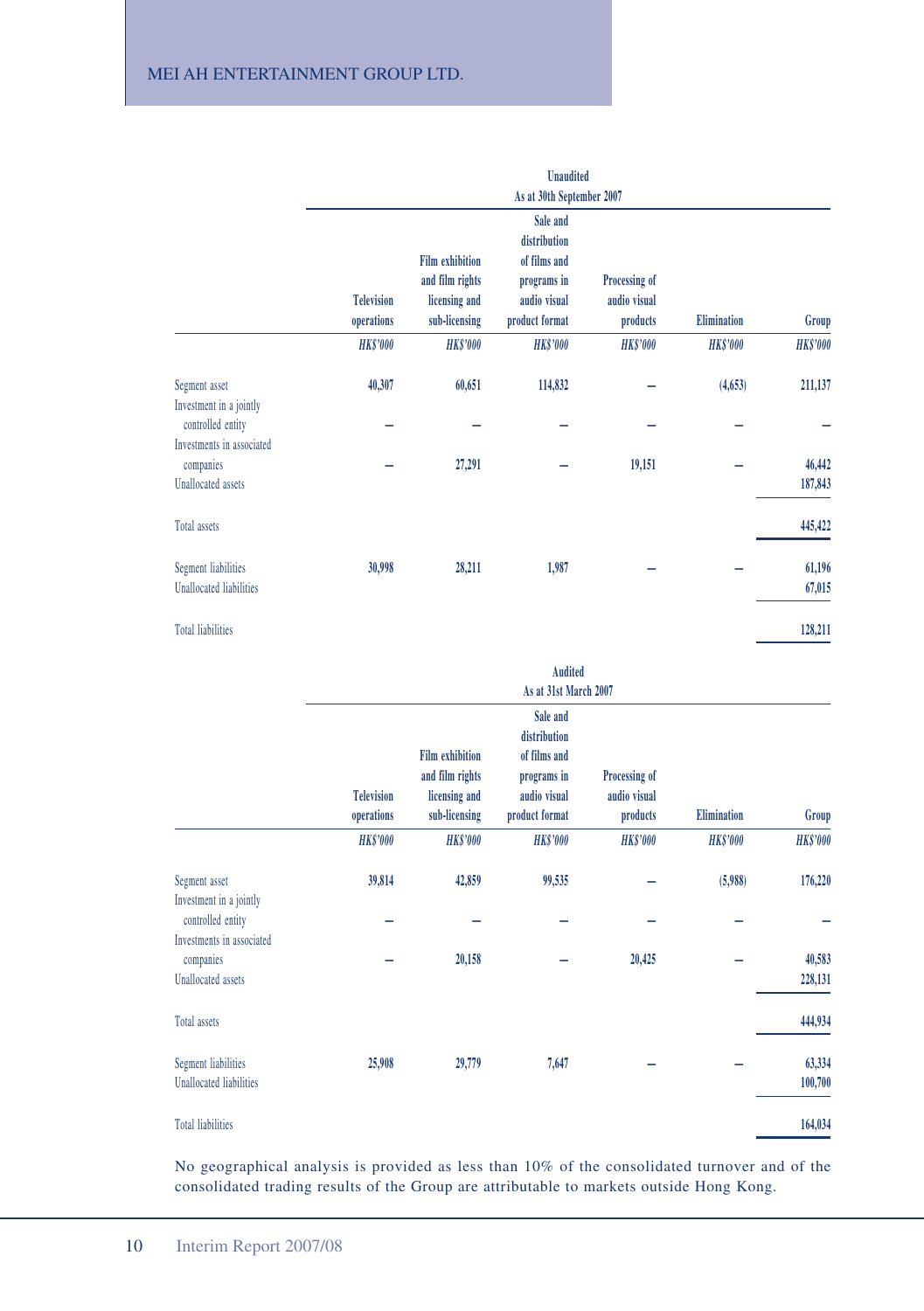#### **5 Operating profit**

Operating profit is stated after crediting and charging the following:

|                                                          | <b>Unaudited</b><br><b>Six months ended</b><br><b>30th September</b> |                 |  |
|----------------------------------------------------------|----------------------------------------------------------------------|-----------------|--|
|                                                          | 2007                                                                 | 2006            |  |
|                                                          | <b>HK\$'000</b>                                                      | <b>HK\$'000</b> |  |
| <b>Crediting</b>                                         |                                                                      |                 |  |
| Dividend income from available-for-sale financial assets | 77                                                                   | 60              |  |
| Gain on disposal of available-for-sale financial assets  | 1,921                                                                | 264             |  |
| Written back of provision for amount due from            |                                                                      |                 |  |
| an associated company                                    | 3,240                                                                |                 |  |
| Rental income                                            | 4,745                                                                | 2,553           |  |
| Interest income                                          | 1,167                                                                | 1,027           |  |
| Management fee income                                    | 695                                                                  | 757             |  |
| <b>Charging</b>                                          |                                                                      |                 |  |
| Amortisation of film rights                              | 13,126                                                               | 19,580          |  |
| Depreciation of fixed assets                             | 2,714                                                                | 2,362           |  |
| Cost of goods sold                                       | 2,837                                                                | 6,143           |  |

#### **6 Staff costs**

|                                          |                 | <b>Unaudited</b><br><b>Six months ended</b><br><b>30th September</b> |  |  |
|------------------------------------------|-----------------|----------------------------------------------------------------------|--|--|
|                                          | 2007            | 2006                                                                 |  |  |
|                                          | <b>HK\$'000</b> | <b>HK\$'000</b>                                                      |  |  |
| Wages and salaries                       | 7,373           | 6,272                                                                |  |  |
| Pension costs-defined contribution plans | 187             | 174                                                                  |  |  |
|                                          | 7,560           | 6,446                                                                |  |  |

#### **7 Taxation**

No provision for Hong Kong profits tax and overseas taxation has been made for the period as the Group has available tax losses brought forward from prior years.

The Group's jointly controlled entity in the People's Republic of China ("PRC") did not have any assessable income for the year for the PRC tax purposes and accordingly no provision for PRC tax has been made in the condensed financial information.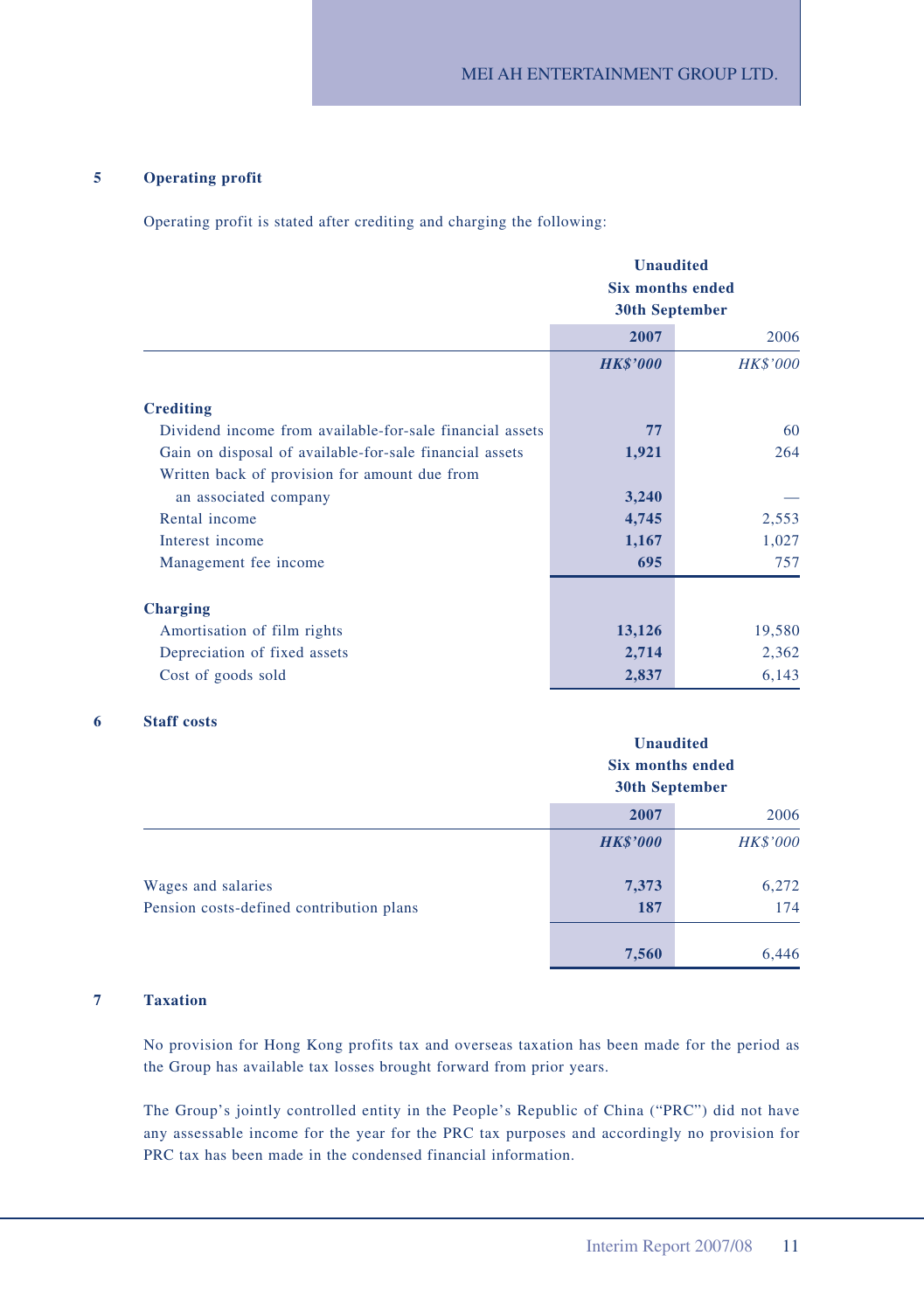#### **8 (Loss)/earnings per share**

The calculation of basic (loss)/earnings per share is based on the Group's (loss)/profit attributable to equity holders of the Company of HK\$131,450,000 (2006: profit of HK\$11,281,000) and on the weighted average of 918,241,082 (2006: 819,874,317) ordinary shares in issue during the period.

Diluted earnings per share is calculated adjusting the weighted average number of ordinary shares outstanding to assume conversion of the share options and outstanding convertible notes (notes 13 and 14), and net result is adjusted to eliminate fair value changes on revaluation of convertible notes, interest accretion in respect of convertible notes and share-based payment.

|                                                                                          | <b>Unaudited</b><br><b>Six months ended</b> |                 |  |
|------------------------------------------------------------------------------------------|---------------------------------------------|-----------------|--|
|                                                                                          |                                             |                 |  |
|                                                                                          | <b>30th September</b>                       |                 |  |
|                                                                                          | 2007                                        | 2006            |  |
|                                                                                          | <b>HK\$'000</b>                             | <b>HK\$'000</b> |  |
| (Loss)/profit attributable to equity holders of the Company                              | (131, 450)                                  | 11,281          |  |
| Fair value changes on revaluation of convertible notes                                   | 135,503                                     |                 |  |
| Interest accretion in respect of convertible notes                                       | 5,349                                       | 961             |  |
| Share-based payment                                                                      | 1,378                                       |                 |  |
| Profit used to determine diluted earnings per share                                      | 10,780                                      | 12,242          |  |
| Weighted average number of ordinary shares in issue<br>(thousands)                       | 918,241                                     | 819,874         |  |
| Adjustment for assumed conversion of convertible notes                                   |                                             |                 |  |
| (thousands)                                                                              | 68,182                                      | 63,338          |  |
| Adjustment for share options (thousands)                                                 | 63,661                                      |                 |  |
| Weighted average number of ordinary shares for diluted<br>earnings per share (thousands) | 1,050,084                                   | 883,212         |  |
|                                                                                          |                                             |                 |  |
| Diluted earnings per share (HK cents per share)                                          | 1.03                                        | 1.38            |  |

#### **9 Dividends**

Final dividend for the year ended 31st March 2007 of HK\$0.005 (2006: HK\$0.0035) per share totally HK\$4,910,000 (2006: HK\$2,881,000) was paid in September 2007.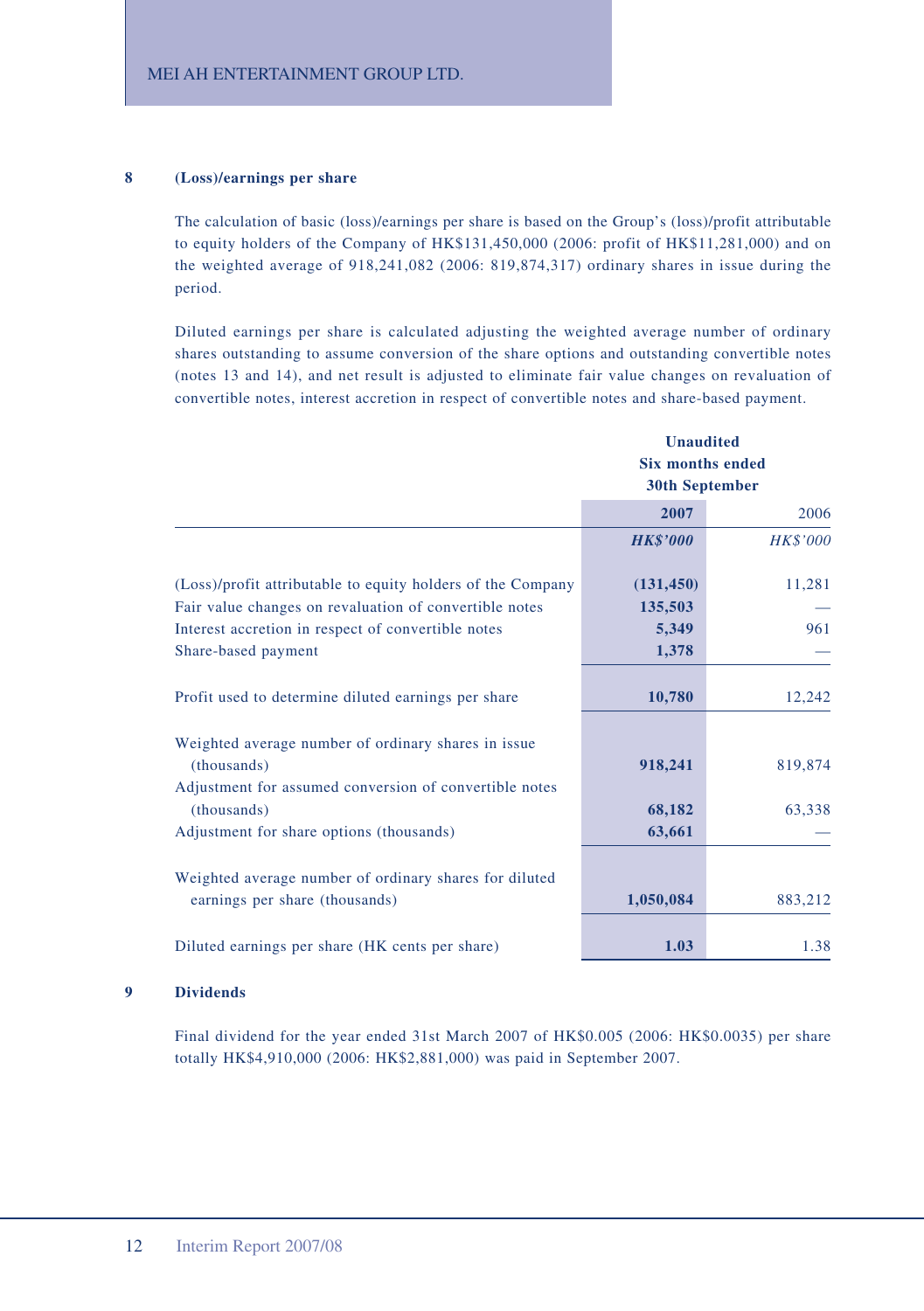#### **10 Trade and other receivables**

|                                               | <b>Unaudited</b>      | Audited         |
|-----------------------------------------------|-----------------------|-----------------|
|                                               | <b>30th September</b> | 31st March      |
|                                               | 2007                  | 2007            |
|                                               | <b>HK\$'000</b>       | <b>HK\$'000</b> |
| Trade receivables                             | 28,645                | 27,577          |
| Less: provision for impairment of receivables | (4,140)               | (4,140)         |
|                                               |                       |                 |
| Trade receivables-net                         | 24,505                | 23,437          |
| Prepayments, deposits and other receivables   | 42,573                | 36,474          |
|                                               | 67,078                | 59,911          |
| Less: non-current portion of                  |                       |                 |
| — trade receivables                           | (17, 833)             | (19, 106)       |
| - prepayments, deposits and other receivables | (18, 477)             | (19,907)        |
|                                               | (36,310)              | (39,013)        |
|                                               | 30,768                | 20,898          |

The ageing analysis of trade receivables is as follows:

|                     | <b>Unaudited</b>      | Audited         |
|---------------------|-----------------------|-----------------|
|                     | <b>30th September</b> | 31st March      |
|                     | 2007                  | 2007            |
|                     | <b>HK\$'000</b>       | <b>HK\$'000</b> |
| Current to 3 months | 5,664                 | 3,043           |
| 4 to 6 months       | 660                   | 1,936           |
| Over 6 months       | 22,321                | 22,598          |
|                     | 28,645                | 27,577          |

The Group's credit terms to trade receivables generally ranges from 7 to 90 days. Credit terms for certain customers may be extended to over 12 months, after careful consideration of the credit history, credit standing or security in place for these customers. Balances with credit terms of more than 12 months are classified and presented in the consolidated balance sheet under the non-current portion of the receivables.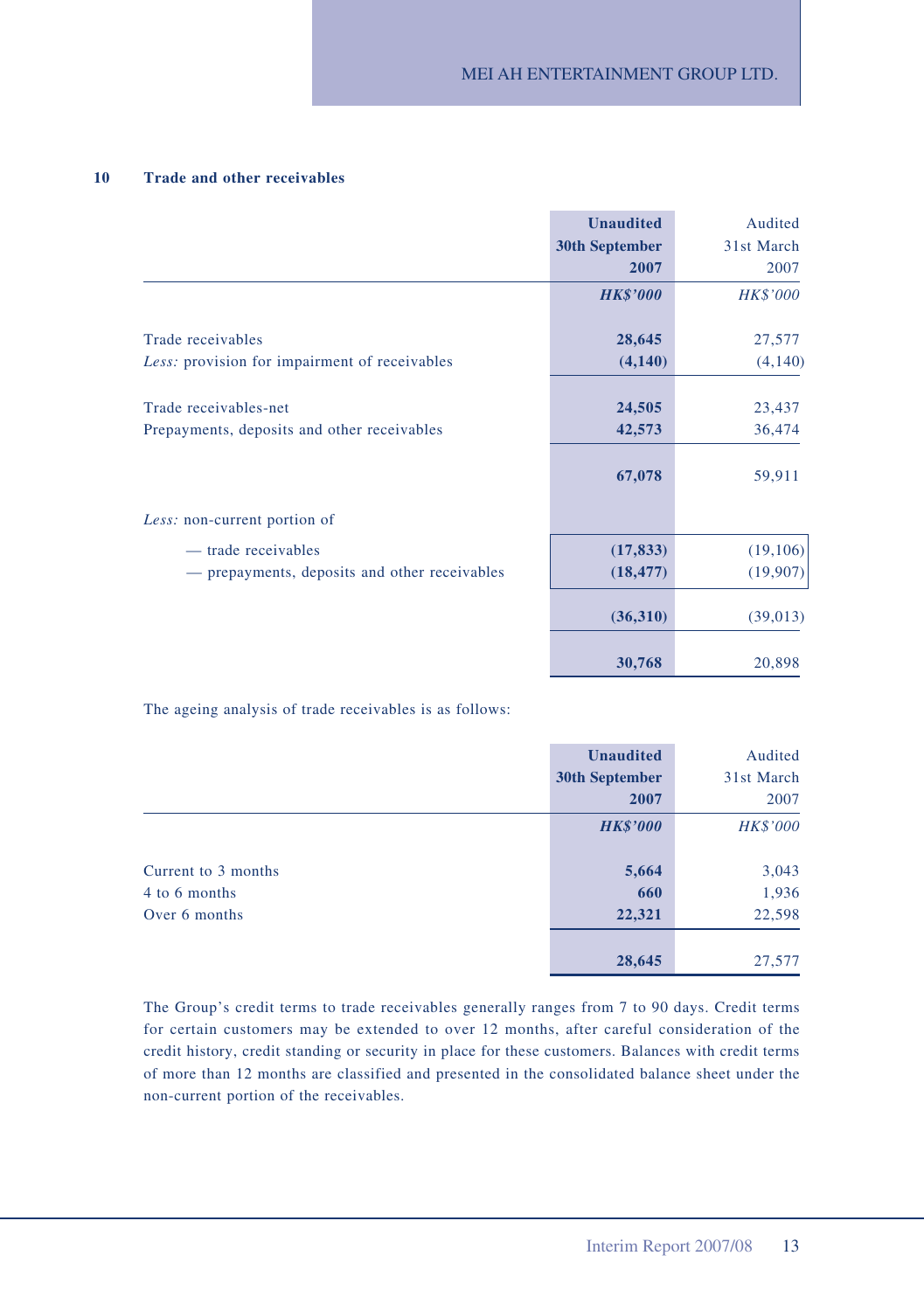### **11 Trade payables**

The ageing analysis of trade payables is as follows:

|                     | <b>Unaudited</b> | Audited         |
|---------------------|------------------|-----------------|
|                     | 30th September   | 31st March      |
|                     | 2007             | 2007            |
|                     | <b>HK\$'000</b>  | <b>HK\$'000</b> |
| Current to 3 months | 4,874            | 4,355           |
| 4 to 6 months       |                  | 1,197           |
| Over 6 months       | 1,733            | 1,708           |
|                     | 6,607            | 7,260           |

#### **12 Borrowings and obligations under finance leases**

|                                               | <b>Unaudited</b><br><b>30th September</b><br>2007 | Audited<br>31st March<br>2007 |
|-----------------------------------------------|---------------------------------------------------|-------------------------------|
|                                               | <b>HK\$'000</b>                                   | <b>HK\$'000</b>               |
| Bank overdrafts-secured<br>Secured bank loans | 4,350<br>3,000                                    | 4,137<br>7,000                |
|                                               | 7,350                                             | 11,137                        |
| Obligations under finance leases              | 2,281                                             | 2,917                         |
|                                               | 9,631                                             | 14,054                        |

(a) All of the borrowings were repayable within one year.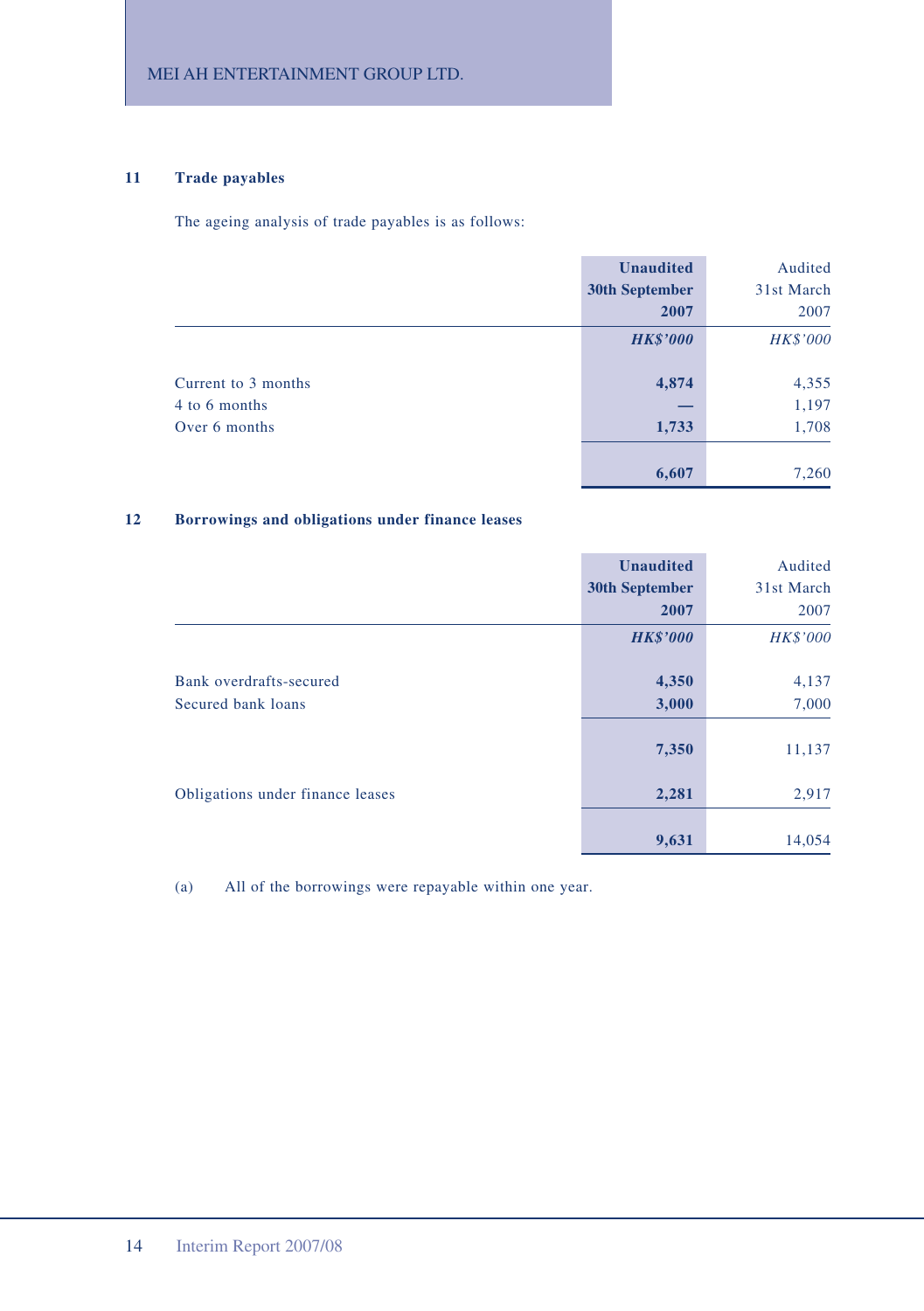|                                                                              | <b>Unaudited</b><br><b>30th September</b><br>2007 | Audited<br>31st March<br>2007 |
|------------------------------------------------------------------------------|---------------------------------------------------|-------------------------------|
|                                                                              | <b>HK\$'000</b>                                   | <b>HK\$'000</b>               |
| Within one year                                                              | 1,356                                             | 1,381                         |
| In the second year                                                           | 1,016                                             | 1,284                         |
| In the third to fifth year                                                   | 119                                               | 519                           |
|                                                                              | 2,492                                             | 3,184                         |
| Future finance charges on finance leases                                     | (210)                                             | (267)                         |
| Present value of finance lease liabilities                                   | 2,281                                             | 2,917                         |
| The present value of finance lease liabilities were<br>repayable as follows: |                                                   |                               |
| Within one year                                                              | 1,244                                             | 1,267                         |
| In the second year                                                           | 929                                               | 1,178                         |
| In the third to fifth year                                                   | 108                                               | 472                           |
|                                                                              | 1,037                                             | 1,650                         |
|                                                                              | 2,281                                             | 2,917                         |

### (b) Obligations under finance leases are repayable in the following periods:

#### **13 Convertible notes**

|                                     | Liability<br>portion | <b>Derivative</b><br>portion | <b>Total</b>    |
|-------------------------------------|----------------------|------------------------------|-----------------|
|                                     | <b>HK\$'000</b>      | <b>HK\$'000</b>              | <b>HK\$'000</b> |
| At 1st April 2007                   | 62,771               | 28,459                       | 91,230          |
| Changes in fair value of derivative |                      |                              |                 |
| financial instrument                |                      | 135,503                      | 135,503         |
| Interest accretion                  | 5.349                |                              | 5.349           |
| Conversion during the period        | (46, 467)            | (125, 855)                   | (172, 322)      |
| Interest paid during the period     | (1, 546)             |                              | (1, 546)        |
| At 30th September 2007              | 20,107               | 38,107                       | 58,214          |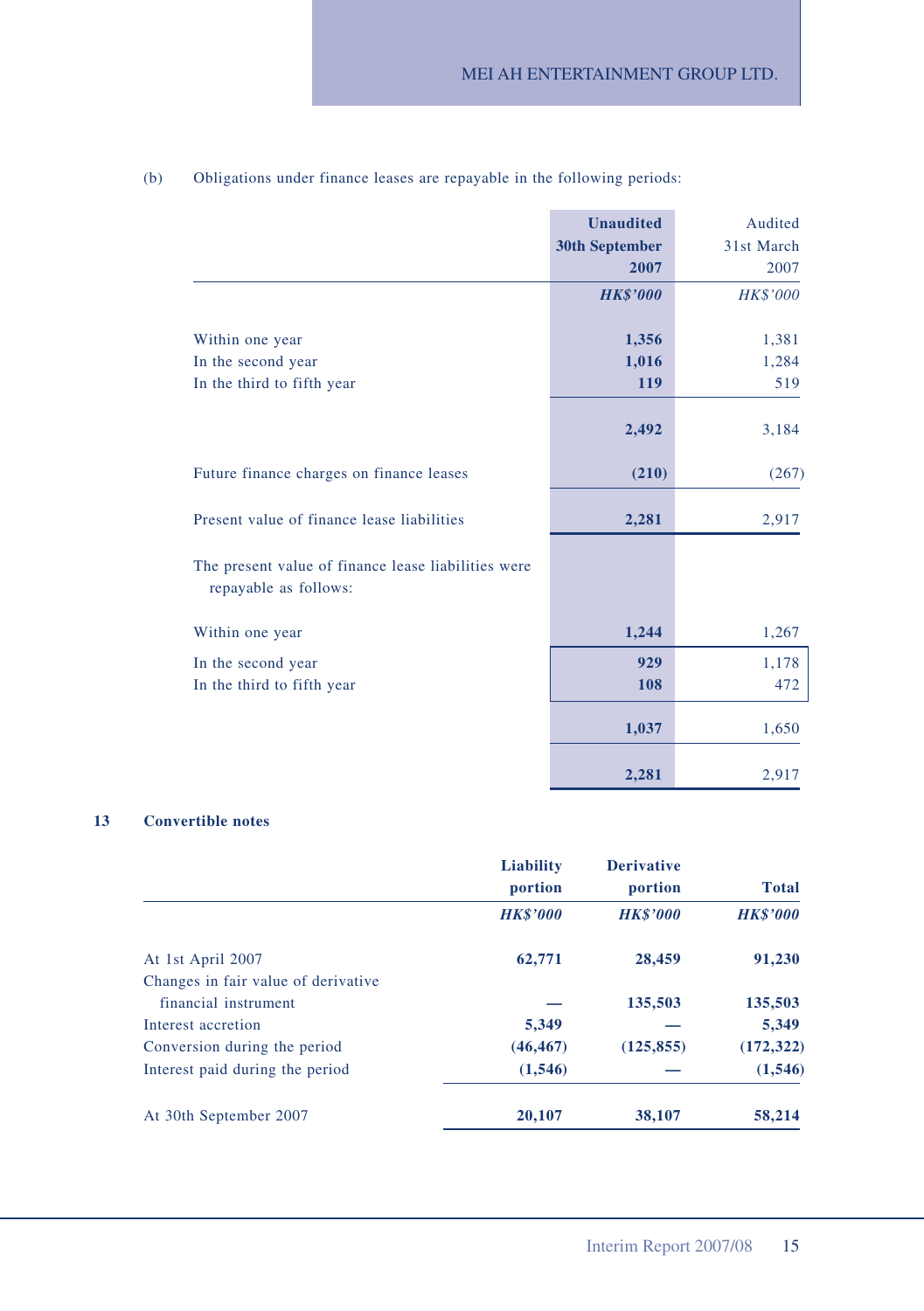On 11 August 2006, the Company issued convertible notes (the "Notes") in an aggregate principal amount of HK\$100 million. The initial conversion price, which is subject to anti-dilution adjustments in certain events and a reset mechanism as set out in the note subscription agreements, is HK\$0.44 per share. During the period, conversion in an aggregate principal amount of HK\$70,000,000 were made and an aggregate of 159,090,905 shares were issued to the holders of the Notes.

Other than the revaluation of fair value at balance sheet date, the derivative portion of the Notes were also revalued using Binominal model at each conversion dates to determine the then carrying values to be transferred to the share capital and share premium account. Changes in fair values were reflected as an expense in the consolidated income statement. The Company's share price rose significantly during the period and accordingly changes in fair value of the derivative portion amounting to HK\$135,503,000 were expensed during the period.

#### **14 Share options**

Prior to 31st March 2007, no option has been granted under the Scheme. On 21st June 2007, 77,100,000 options were granted to certain suppliers to subscribe for 77,100,000 shares of the Company at an exercise price of HK\$0.9 per share. The options are exercisable during the period from 1st August 2007 to 30th June 2008, within which not more than 50% of the share options were exercisable during the period from 1st August 2007 to 31st October 2007. None of the options has been exercised since granted. The closing share price of the Company immediately before the date on which the options were granted was HK\$0.85.

The fair value of the options granted during the period at the measurement date at 21st June 2007 of approximately HK\$2,748,000 was determined under the Black-Scholes-Merton Option Pricing Model and based on the following parameters:

| Risk free rate               | 4.088%       |
|------------------------------|--------------|
| Expected life of the options | $0.526$ vear |
| <b>Expected volatility</b>   | 123.17%      |
| Expected dividend yield      | 0.95%        |

The variables and assumptions used in computing the fair value of the share options are based on management's best estimate, the value of an option may vary with different variables of certain subjective assumptions with uncertainty.

As at 30th September 2007, 50% of the options were exercisable and accordingly the Group recognized 50% of the fair value of HK\$1,378,000 to the income statement.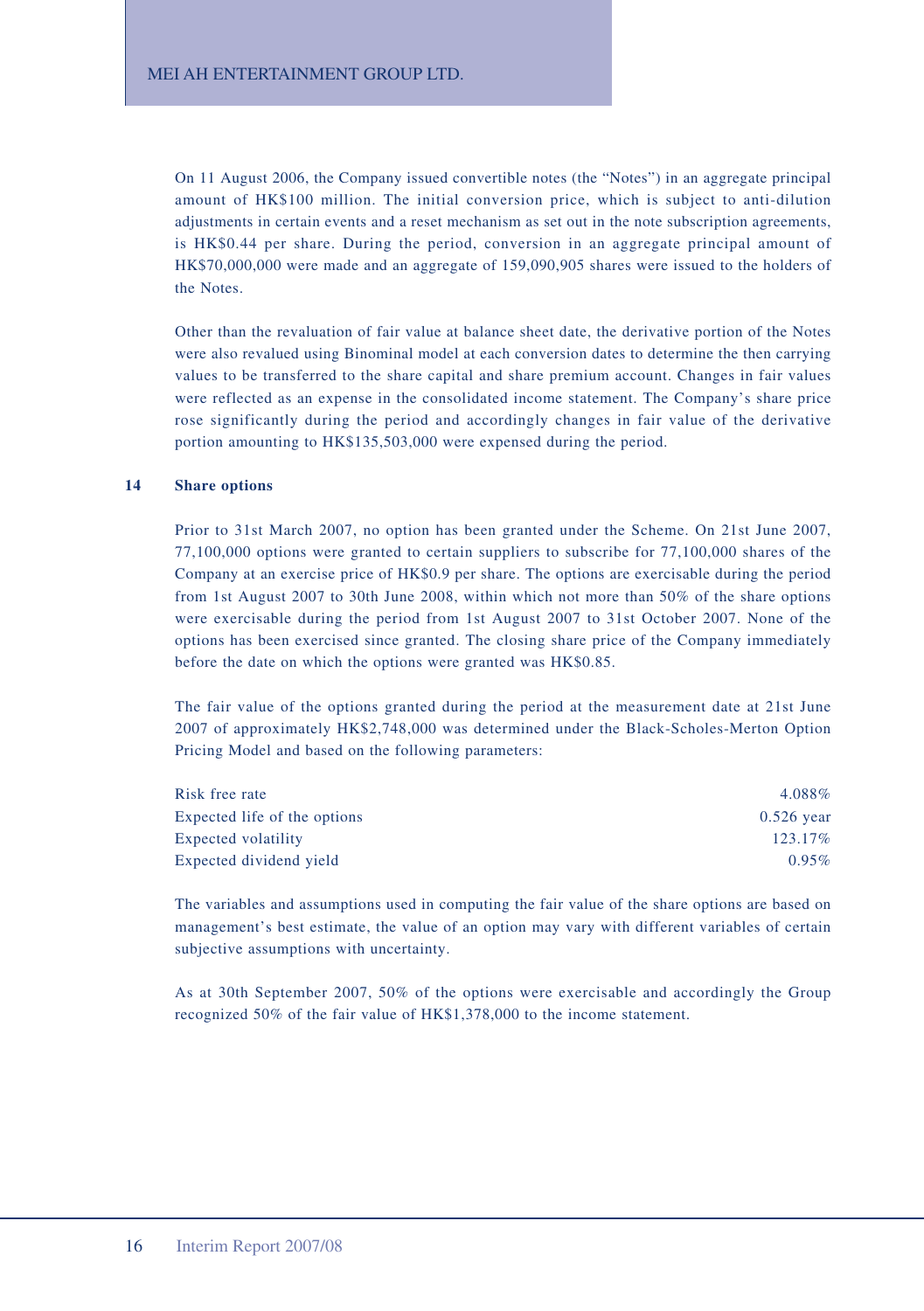#### **15 Share capital**

|                                  | Number of ordinary shares |            | <b>Ordinary shares</b> |                 |
|----------------------------------|---------------------------|------------|------------------------|-----------------|
|                                  | <b>Unaudited</b>          | Audited    | <b>Unaudited</b>       | Audited         |
|                                  | 30th September            | 31st March | <b>30th September</b>  | 31st March      |
|                                  | 2007                      | 2007       | 2007                   | 2007            |
|                                  | '000'                     | 000'       | <b>HK\$'000</b>        | <b>HK\$'000</b> |
| Authorised                       | 3,000,000                 | 3,000,000  | 300,000                | 300,000         |
| Issued and fully paid            |                           |            |                        |                 |
| At the beginning of the period   | 823,000                   |            | 82,300                 |                 |
| Issue of shares <i>(note 13)</i> | 159,091                   |            | 15,909                 |                 |
| At the end of the period         | 982,091                   |            | 98.209                 |                 |

#### **16 Contingent liabilities**

At 30th September 2007, the Company had contingent liabilities of guarantees given to banks in respect of banking facilities granted to subsidiaries to the extent of approximately HK\$23,794,000 (31st March 2007: HK\$23,794,000).

#### **17 Commitments**

As at 30th September 2007, the Group had commitments contracted but not provided for in these financial information in respect of film production and licensing agreements amounting to approximately HK\$24,148,000 (31st March 2007: HK\$17,894,000).

#### **18 Related party transactions**

Significant related party transactions, which were carried out in the normal course of the Group's business are as follows:

|                                                | <b>Unaudited</b><br><b>Six months ended</b><br><b>30th September</b> |                 |
|------------------------------------------------|----------------------------------------------------------------------|-----------------|
|                                                | 2007<br>2006                                                         |                 |
|                                                | <b>HK\$'000</b>                                                      | <b>HK\$'000</b> |
| Replication fees paid to an associated company | 2,398                                                                | 5,358           |
| Rental income and management fees from         |                                                                      |                 |
| associated companies                           | 1,343                                                                | 702             |
| Commission paid to an associated company       | 1,266                                                                | 1.434           |
| Distribution commission income from            |                                                                      |                 |
| an associated company                          | 305                                                                  |                 |

The above transactions were conducted in the normal course of business and in accordance with the terms of the underlying agreements.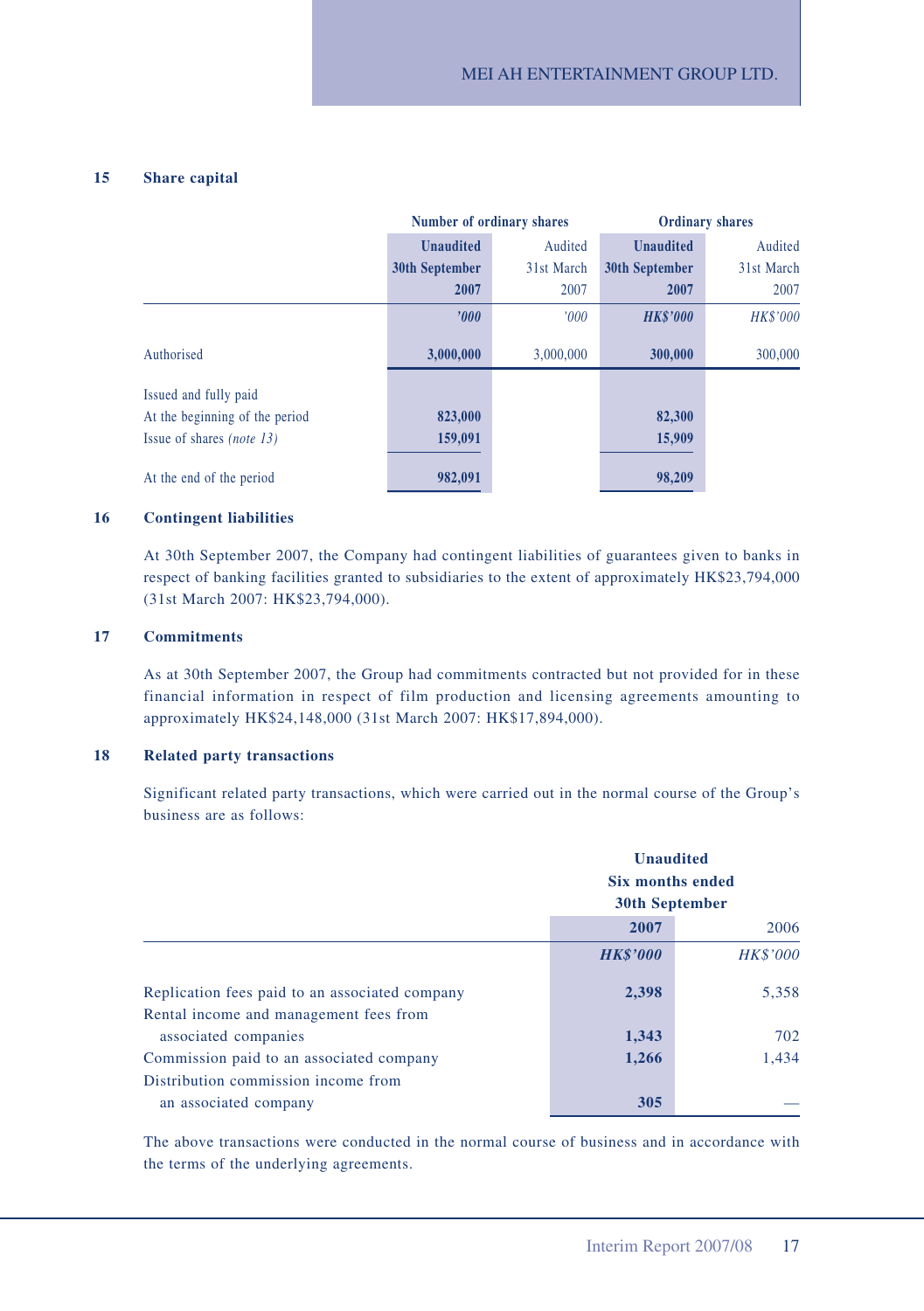# **Interim Dividend**

The board does not recommend the payment of an interim dividend for the six months ended 30th September 2007 (2006: Nil).

## **Management Discussion and Analysis**

During the six months ended 30th September 2007, the Group recorded an unaudited consolidated turnover of HK\$44,466,000 (2006: HK\$79,208,000) and a loss attributable to equity holders of the Company of HK\$131,450,000 (2006: profit of HK\$11,281,000). Excluding the loss arising from fair value changes on revaluation of convertible notes, interest accretion in respect of convertible notes and share-based payment totally HK\$142,230,000 (2006: HK\$961,000), the profit of the Group attributable to equity holders of the Company for the period shall be HK\$10,780,000 (2006: HK\$10,320,000).

The contribution of revenues from the Group's television segment was at the level of approximately HK\$30 million, representing approximately 67% of the Group's turnover. Since the launch of its first broadcasting channel in 2001, which provides movies from the Group's film library and other programs from its business partners, the Group has continuously explored various sources of revenue streams from its television operations. As at 30th September 2007, the Group provided three channels to now TV. In July 2007, the Group commenced a movie channel in Singapore. Looking forward, the Group aims to provide channels to other Asian countries and secure advertising income from available airtime in those TV channels, and develop channels with increasing varieties.

The Group will continue to strengthen its film library through acquisition, own production and co-production. Equipped by the Group's film library and through the Group's experience and network in program sourcing, the Group is confident that it will continue to provide high quality and customised TV programs to its audiences. The Group also believes that its television segment has huge potential of growth and will continue to bring significant and increasing contribution to the Group's results. Following the increasing popularity of pay TV in Hong Kong and digitalisation plan of TV signal in Hong Kong and China which allows more broadcasting channels than the existing analogue system, the demand for TV channel contents is expected to increase significantly and the Group believes that it will receive fruitful and encouraging rewards from these new market opportunities and enjoy the prospectus of its television operations.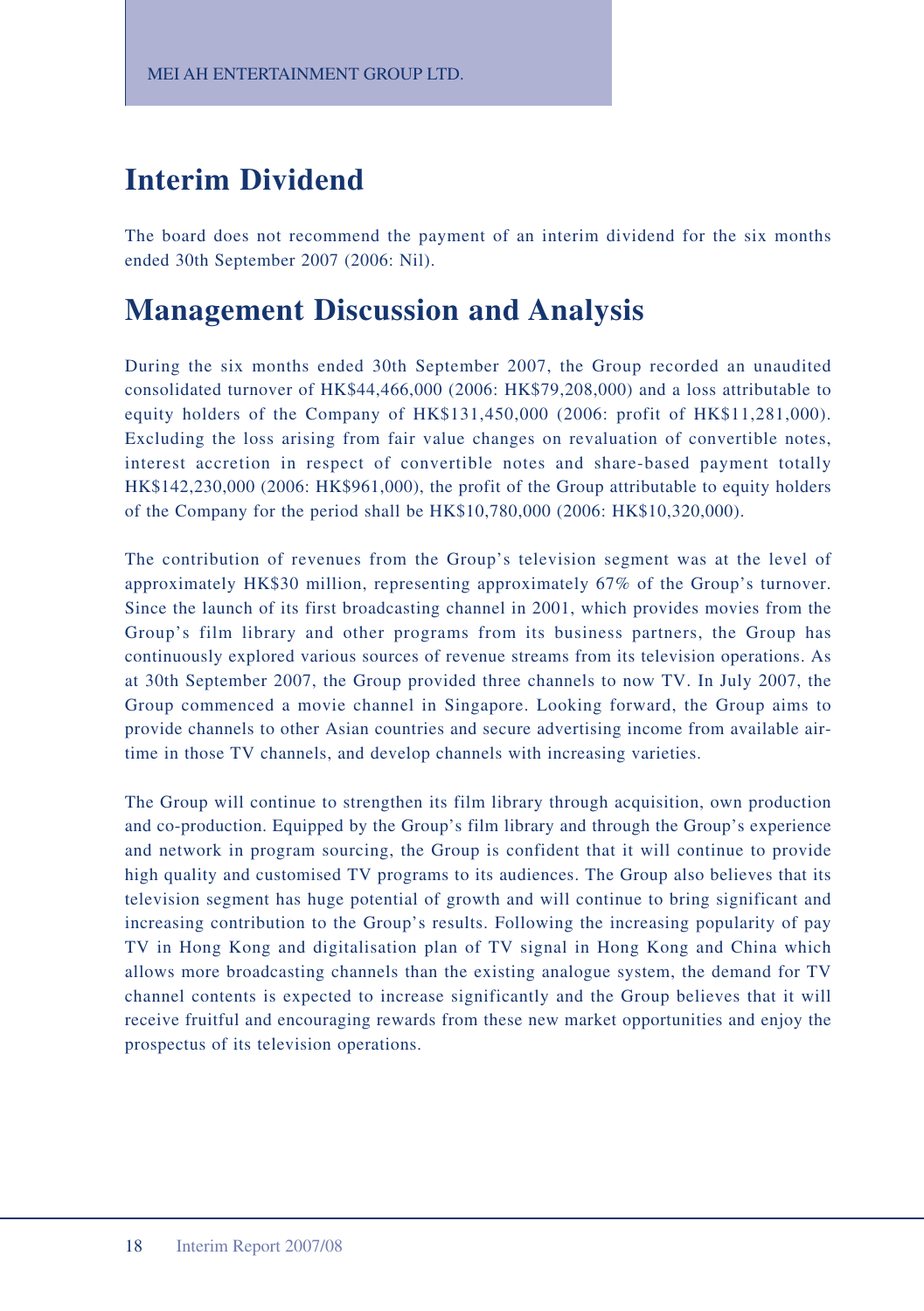In February 2007, the Group acquired 43.73% interest in BIG Media Group Limited ("BIG"), a company listed on the Growth Enterprise Market of the Stock Exchange of Hong Kong Limited. Following the completion of the placing of new shares of BIG in October 2007, the equity interest held by the Group in BIG has been diluted to 23%. Following the acquisition, BIG has become the Group's associated company and the Group can strengthen its production arm through BIG's professional production team to support its content requirement in respect of the Group's television, licensing and distribution operations and favour from the synergy effect in respect of BIG's film library and the Group's distribution network. During the period, majority of the Group's production activities were shifted to and invested by BIG, the Group was appointed as the exclusive distribution agent to market and license BIG's films and entitled to a distribution commission of 5% of the gross revenue from licensing of BIG's films. As a result of the above changes in operational arrangement, the Group's turnover from the segment of film exhibition and film rights licensing and sub-licensing was decreased from HK\$32,167,000 to HK\$7,231,000.

Despite the above, the Group continues to support Hong Kong's film industry by participating to invest in high quality and popular films including "Red Cliff" and "An Empress and the Warriors".

The revenues attributable to sale and distribution of films and programs in audio visual product format was dropped from HK\$18,413,000 to HK\$7,271,000, as a result of the reduction in newly released films and the effect of the relevant industrial environment during the period.

The performance of the segment of video sales and distribution has been affected by the overall industrial climate. Fewer new titles were released during the period and the competition is still keen. Following the increasing popularity of copyright infringement behaviour such as downloading through internet and copying through re-writable disc drives, the business of sale and distributions of video discs has become difficult. Nevertheless, the Group will continue to acquire customised and popular films and diversify its distribution channels in order to maintain its competitiveness.

Following the fund raising activities in 2006, the working capital of the Group has been significantly enhanced and during the period, 70% of the convertible notes issued by the Company in 2006 were converted into shares of the Company. As a result, the gearing ratio of the Group was further improved and the Group believes that it will continue to be benefited from the broadened shareholders' base and its extended exposure to the global entertainment industry. The recognition of loss of HK\$135 million in the income statement as a result of the changes in fair value of the derivative component of the convertible notes, which is in turn due to the significant increase in the Company's share price during the period, is solely a compliance of the relevant accounting standard and such recognition has no significant effect in the Group's shareholders' equity and financial capability.

Looking forward, the Group will exploit every opportunities to generate greatest returns for its shareholders and reward their long-term support.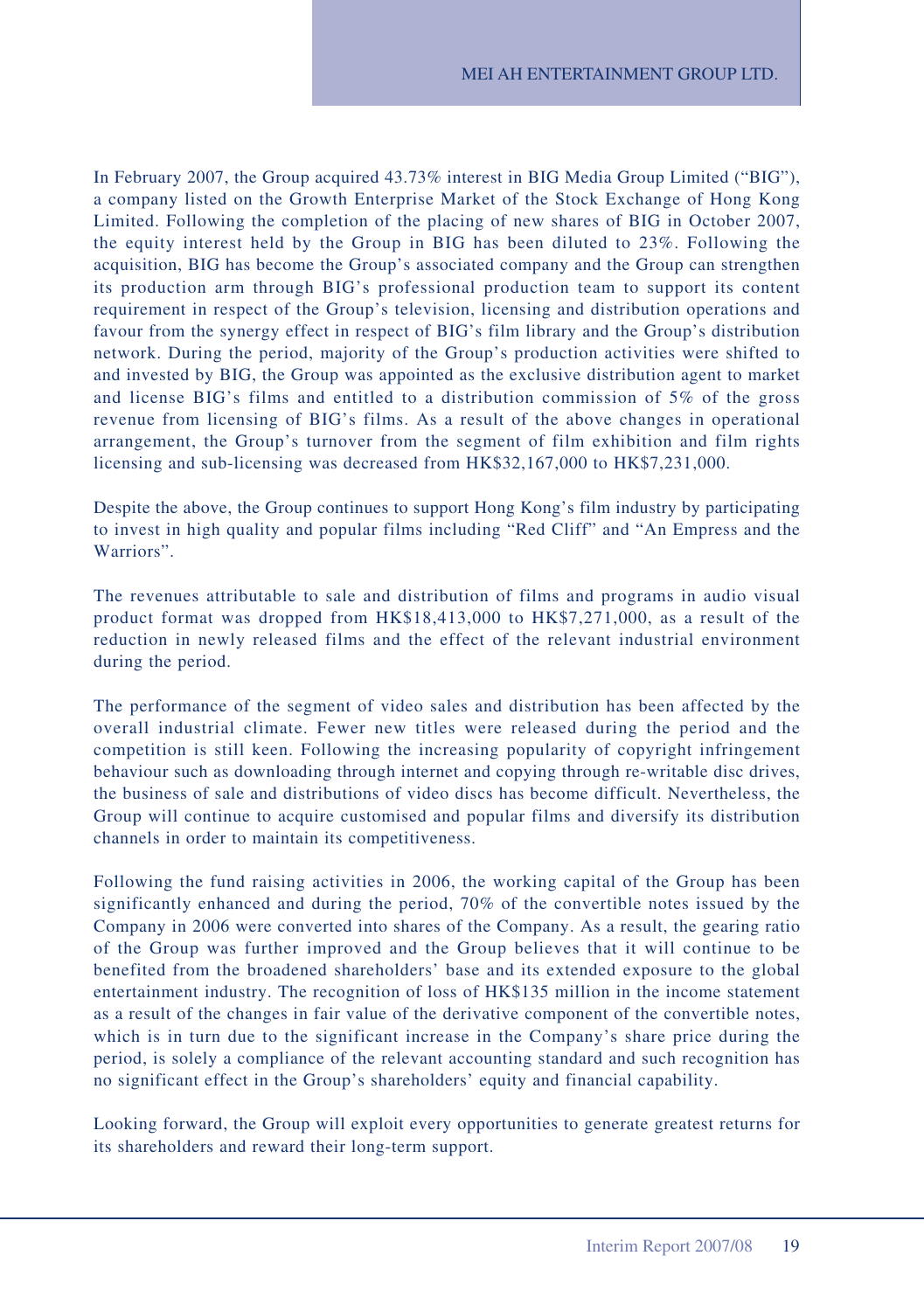### **Liquidity and financial resources**

At 30th September 2007, the Group has available banking facilities of approximately HK\$54 million, of which approximately HK\$9 million were utilised. Certain of the Group's deposits and properties with net book values of HK\$30 million and HK\$140 million respectively were pledged to banks to secure banking facilities. The Group's gearing ratio of 21% as at 30th September 2007 was based on the total of convertible notes and derivative financial instrument (with maturity of 2 years) and bank loans, overdrafts and obligations under finance leases (of which HK\$1,244,000, HK\$929,000 and HK\$108,000 are repayable within one year, in the second year and in the third to fifth year respectively) of HK\$67,845,000 and the shareholders' funds of approximately HK\$317,179,000. The Group's borrowings and bank balances are primarily denominated in Hong Kong dollars and the Group has no significant exposure to foreign currency fluctuations.

Details of the Group's contingent liabilities and commitments have been set out in notes 16 and 17 to the condensed consolidated financial information. The commitments will be financed by the Group's internal resources and banking facilities.

### **Employees**

At 30th September 2007, the Group employed 43 staff. Remuneration is reviewed periodically based on individual staff's performance. In addition to the basic salaries, staff benefits include discretionary bonus, medical insurance scheme and contributory provident fund. The Group also has a share option scheme whereby qualified employees may be granted options to acquire shares of the Company.

# **Share Option Scheme**

Details of the share option scheme (the "Scheme") approved by the shareholders of the Company at the annual general meeting on 30th August 2004 (the "Commencement Date") were disclosed in the Company's circular dated 5th August 2004 and the annual report for the year ended 31st March 2007.

Details of the share options granted during the period are set out in note 14 to the condensed consolidated financial information.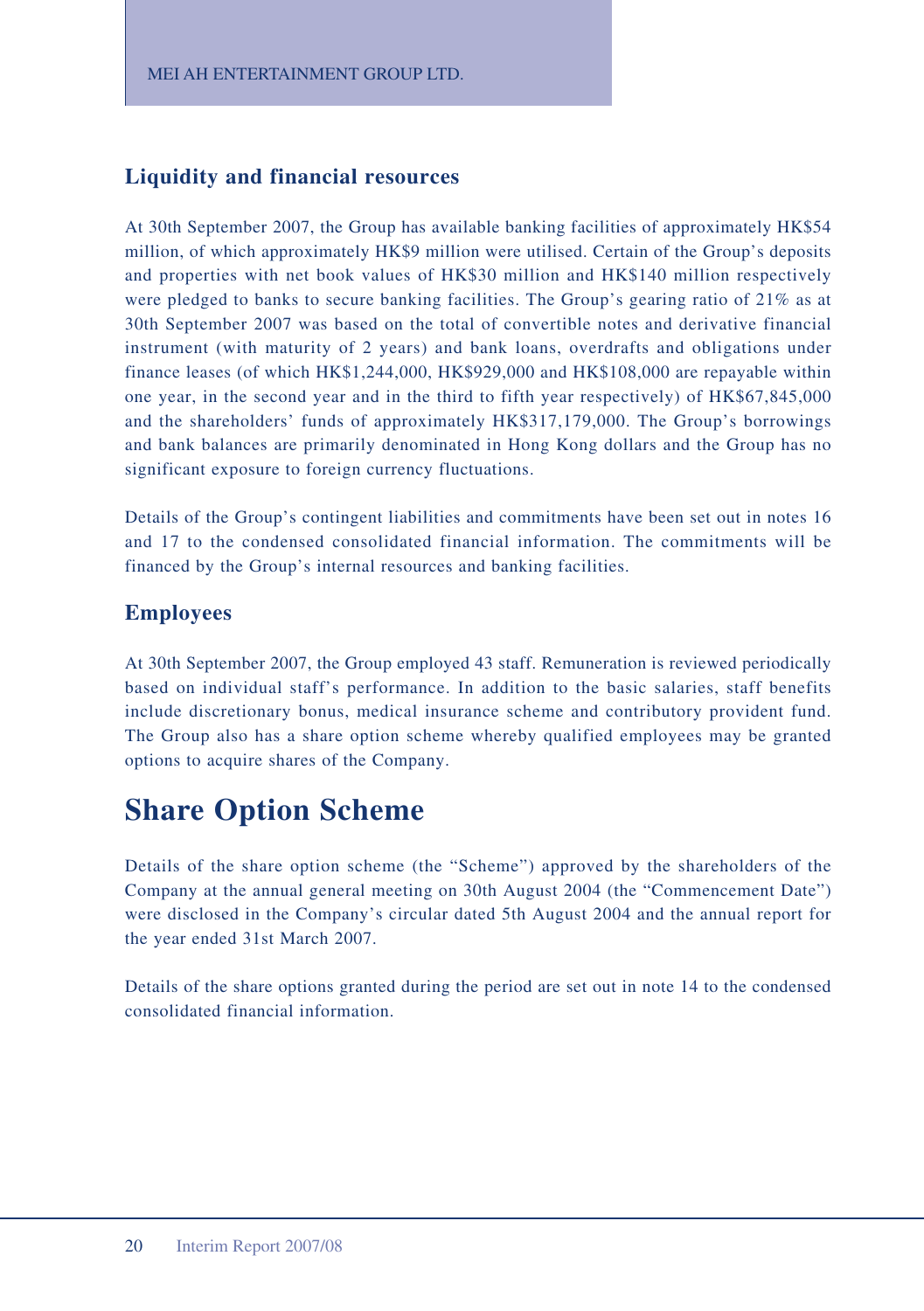## **Directors' and Chief Executives' Interests and Short Positions in the Shares, Underlying Shares and Debentures of the Company or any Associated Corporation**

At 30th September 2007, the interests and short positions of each director and chief executive in the shares, underlying shares and debentures of the Company and its associated corporations (within the meaning of the Securities and Futures Ordinance ("SFO")), as recorded in the register maintained by the Company under Section 352 of the SFO or as notified to the Company were as follows:

## **(a) Ordinary shares of HK\$0.1 each in Mei Ah Entertainment Group Limited**

|                    | THERESAND A DESIGN OF MUSIC SERVICES IN THE PURSE OF THE PROPERTY |                                   |                               |                                                    |
|--------------------|-------------------------------------------------------------------|-----------------------------------|-------------------------------|----------------------------------------------------|
| Name of director   | <b>Personal</b><br><i>interests</i>                               | <b>Family</b><br><i>interests</i> | Corporate<br><i>interests</i> | % of the issued<br>share capital<br>of the Company |
| Mr. LI Kuo Hsing   | 30,271,500                                                        | 37,968,750                        | 424,659,510                   | 50.19                                              |
|                    |                                                                   | <i>Note</i> $(i)$                 | <i>Note</i> $(ii)$            |                                                    |
| Mr. TONG Hing Chi  | 3,375,000                                                         |                                   |                               | 0.34                                               |
| Mr. CHAU Kei Leung | 7,209,000                                                         |                                   |                               | 0.73                                               |
| Mr. CHAN Ngan Piu  | 2,025,000                                                         |                                   |                               | 0.21                                               |

**Number of shares beneficially held-long position**

- (i) These shares are held by Ms. LI Pik Lin, the spouse of Mr LI Kuo Hsing.
- (ii) These shares are held by Kuo Hsing Holdings Limited, a company beneficially controlled by Mr. LI Kuo Hsing.

#### **(b) Interest in subsidiaries of the Company**

Mr. LI Kuo Hsing personally holds non-voting deferred shares of HK\$1 each in the following subsidiaries:

|                                         | No. of non-voting         |
|-----------------------------------------|---------------------------|
|                                         | deferred shares held      |
| <b>Name</b>                             | <b>Personal interests</b> |
| Mei Ah Laser Disc Company Limited       | 100,000                   |
| Mei Ah Video Production Company Limited | 10,000                    |
| Mei Ah Investment Company Limited       | 500,000                   |

*Notes:*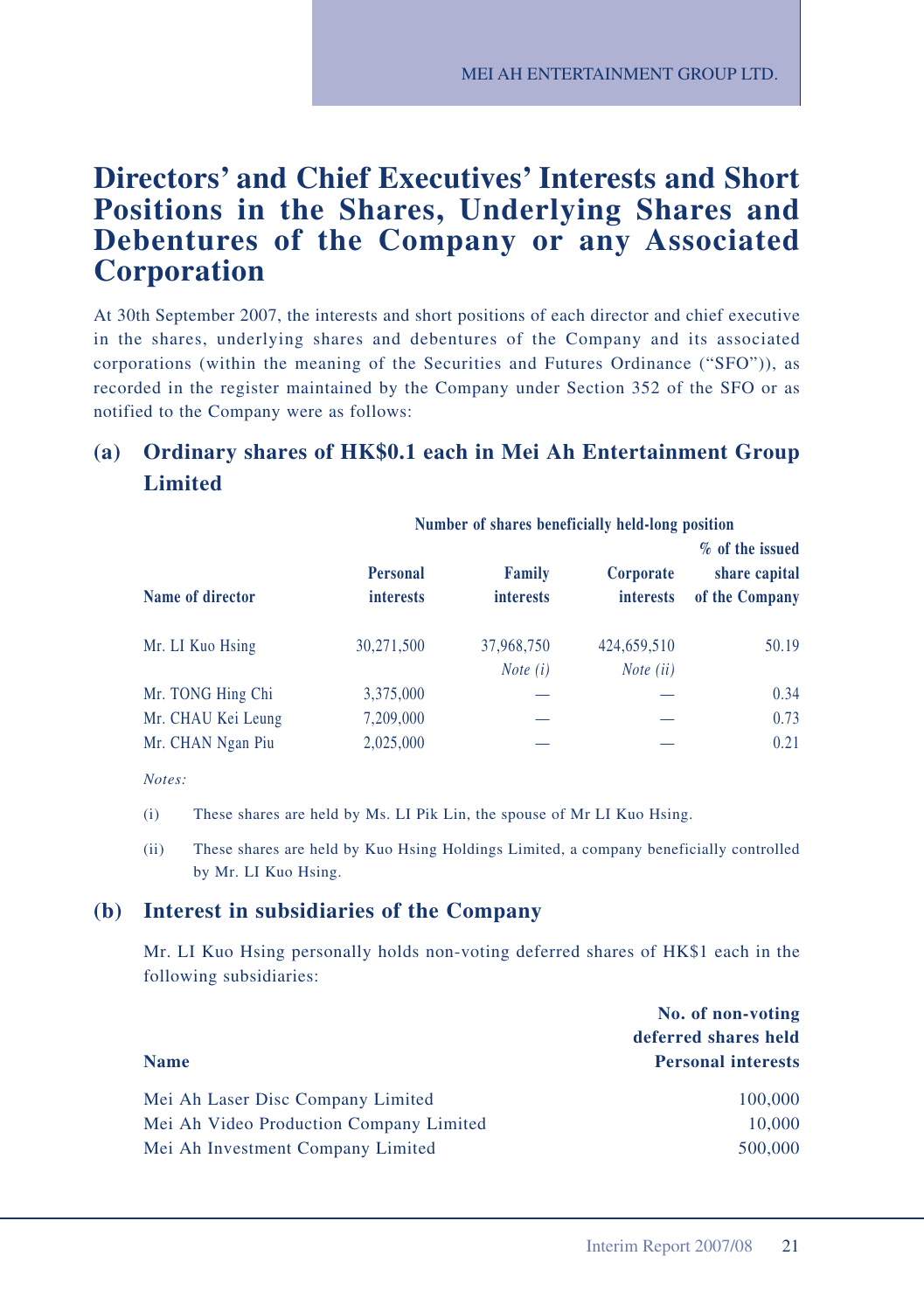With the exception of the interests disclosed above,

- (i) at no time during the period was the Company, its subsidiaries, its associated companies, or its holding company a party to any arrangement to enable the directors and chief executives of the Company to hold any interests or short positions in the shares or underlying shares in, or debentures of, the Company or its associated corporation; and
- (ii) at no time during the period, the directors and chief executives (including their spouse and children under 18 years of age) had any interest in or had been granted or exercised, any rights to subscribe for shares of the Company and its associated companies (within the meaning of the SFO).

## **Substantial Shareholders**

The register of substantial shareholders required to be kept under section 336 of Part XV of the SFO shows that as at 30th September 2007, the Company had been notified of the following substantial shareholders' interests and short positions, being 5% or more of the Company's issued share capital. These interests are in addition of those disclosed above in respect of the directors and chief executives.

| <b>Name</b>                        | Number of shares — Long position |                      |              |
|------------------------------------|----------------------------------|----------------------|--------------|
|                                    | Interests of<br>persons          |                      |              |
|                                    | Corporate<br><b>interests</b>    | acting in<br>concert | <b>Total</b> |
| <b>IDG-Accel China Growth Fund</b> |                                  |                      |              |
| $-$ A L.P.                         | 8,190,000                        | 43,810,000           | 52,000,000   |
| <b>IDG-Accel China Growth Fund</b> |                                  |                      |              |
| $-$ L.P.                           | 40,076,400                       | 11,923,600           | 52,000,000   |
| IDG-Accel China Investors L.P.     | 3,733,600                        | 48,266,400           | 52,000,000   |
| <b>IDG-Accel China Investors</b>   |                                  |                      |              |
| Associates Ltd.                    | 52,000,000                       |                      | 52,000,000   |
| <b>IDG-Accel China Growth Fund</b> |                                  |                      |              |
| Associates L.P.                    | 52,000,000                       |                      | 52,000,000   |
| <b>IDG-Accel China Growth Fund</b> |                                  |                      |              |
| GP Associates Ltd.                 | 52,000,000                       |                      | 52,000,000   |
| Zhou Quan                          | 52,000,000                       |                      | 52,000,000   |
| Mc Govern Patrick J.               | 52,000,000                       |                      | 52,000,000   |
| Breyer Jim                         | 52,000,000                       |                      | 52,000,000   |
|                                    |                                  |                      |              |

### **(i) Interests in ordinary shares of HK\$0.1 each in the Company**

*Note:*

(a) The total long position interests in the above parties of 52,000,000 shares, representing 5.29% of the issued share capital of the Company, refer to the same parcel of shares.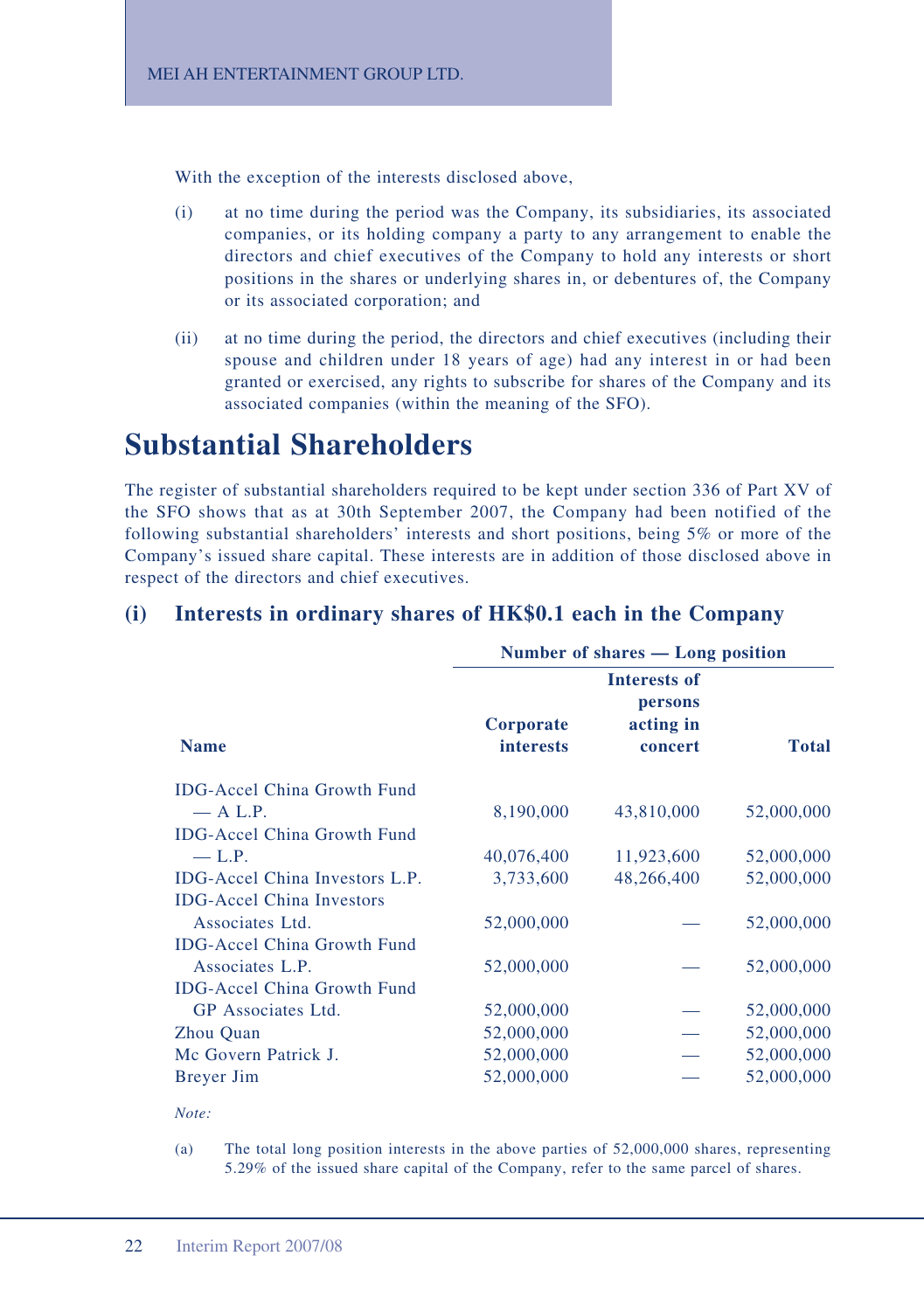## **(ii) Derivative interests in ordinary shares of HK\$0.1 each in the Company**

|                                        | Number of<br>shares-long | % of the issued<br>share capital |
|----------------------------------------|--------------------------|----------------------------------|
| <b>Name</b>                            | position                 | of the Company                   |
| <b>ITC</b> Corporation Limited         | 69,279,818               | 7.05                             |
| <b>ITC</b> Investment Holdings Limited | 68,181,818               | 6.94                             |
| Mankar Assets Limited                  | 68, 181, 818             | 6.94                             |
| <b>Famex Investment Limited</b>        | 68, 181, 818             | 6.94                             |
| Whole Good Limited                     | 68, 181, 818             | 6.94                             |
| Hanny Magnetics (B.V.I.) Limited       | 68,181,818               | 6.94                             |
| Hanny Holdings Limited                 | 68,181,818               | 6.94                             |

*Note:*

(a) The interests held by ITC Corporation Limited includes corporate interests of 1,098,000 shares and derivative interests of 68,181,818 shares which are the same parcel of shares held by other parties above. The interests held by other parties above refer to the same parcel of shares.

## **Compliance with the Code of Corporate Governance Practices**

During the six months ended 30th September 2007, the Group has complied with the code provisions set out in the Code of Corporate Governance Practices under Appendix 14 of the Listing Rules, with the exception of the deviation in respect of the appointment term of non-executive directors.

Under code provision A4.1, non-executive directors should be appointed for specific term. There is no specific term of appointment of the non-executive directors of the Company, however, they are subject to rotation in accordance with the Bye-laws of the Company. Accordingly the Company considers that sufficient measures have been taken to deal with the requirement in respect of the appointment terms of non-executive directors as required under the code provision.